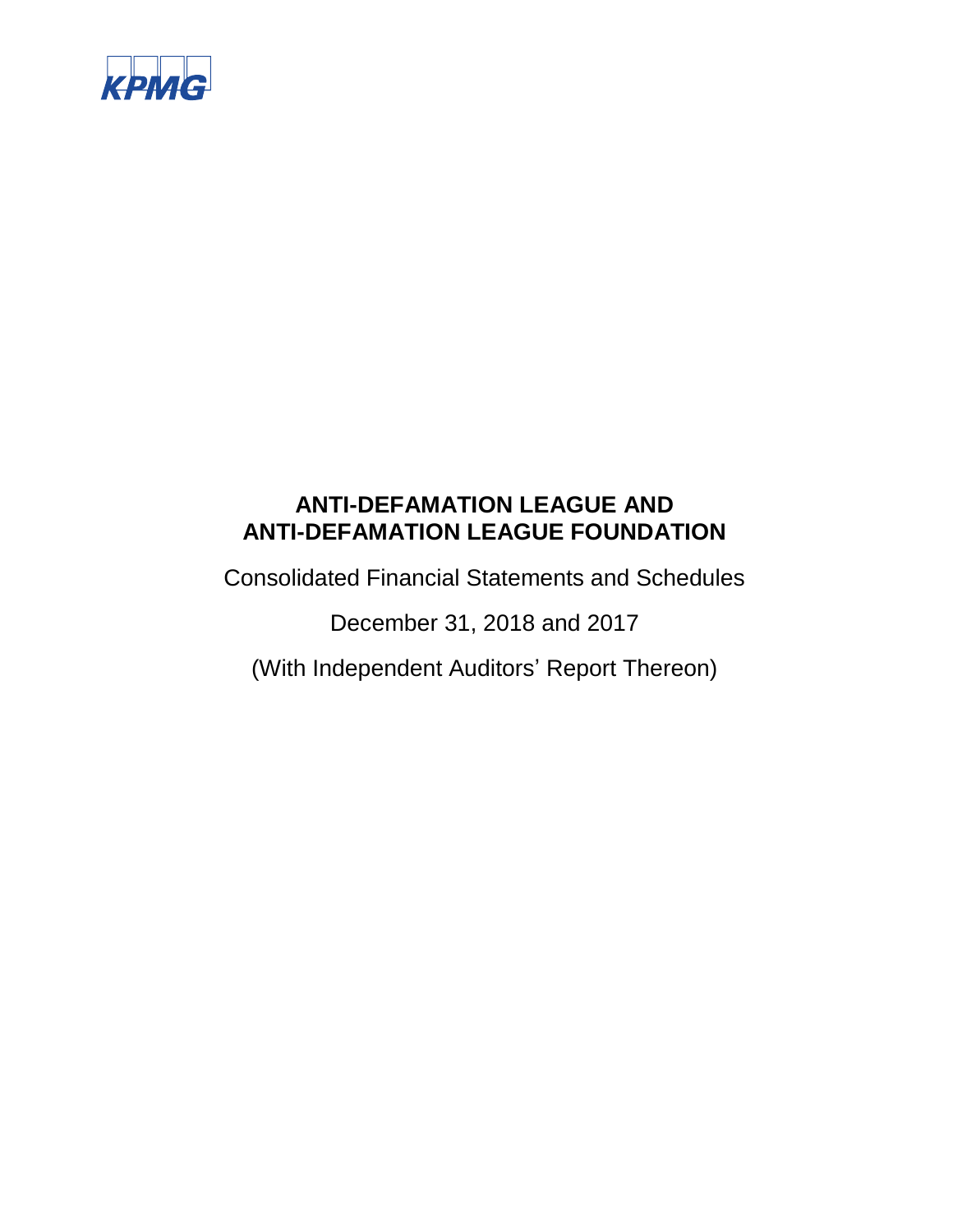

KPMG LLP 345 Park Avenue New York, NY 10154-0102

#### **Independent Auditors' Report**

To the Board of Directors Anti-Defamation League and Board of Trustees Anti-Defamation League Foundation:

We have audited the accompanying consolidated financial statements of the Anti-Defamation League and Anti-Defamation League Foundation (collectively referred to as ADL), which comprise the consolidated balance sheets as of December 31, 2018 and 2017, and the related consolidated statements of activities, functional expenses, and cash flows for the years then ended, and the related notes to the consolidated financial statements.

#### *Management's Responsibility for the Consolidated Financial Statements*

Management is responsible for the preparation and fair presentation of these consolidated financial statements in accordance with U.S. generally accepted accounting principles; this includes the design, implementation, and maintenance of internal control relevant to the preparation and fair presentation of consolidated financial statements that are free from material misstatement, whether due to fraud or error.

#### *Auditors' Responsibility*

Our responsibility is to express an opinion on these consolidated financial statements based on our audits. We conducted our audits in accordance with auditing standards generally accepted in the United States of America. Those standards require that we plan and perform the audit to obtain reasonable assurance about whether the consolidated financial statements are free from material misstatement.

An audit involves performing procedures to obtain audit evidence about the amounts and disclosures in the consolidated financial statements. The procedures selected depend on the auditors' judgment, including the assessment of the risks of material misstatement of the consolidated financial statements, whether due to fraud or error. In making those risk assessments, the auditor considers internal control relevant to the organization's preparation and fair presentation of the consolidated financial statements in order to design audit procedures that are appropriate in the circumstances, but not for the purpose of expressing an opinion on the effectiveness of the organization's internal control. Accordingly, we express no such opinion. An audit also includes evaluating the appropriateness of accounting policies used and the reasonableness of significant accounting estimates made by management, as well as evaluating the overall presentation of the consolidated financial statements.

We believe that the audit evidence we have obtained is sufficient and appropriate to provide a basis for our audit opinion.

#### *Opinion*

In our opinion, the consolidated financial statements referred to above present fairly, in all material respects, the consolidated financial position of Anti-Defamation League and Anti-Defamation League Foundation as of December 31, 2018 and 2017, and the changes in their net assets and their cash flows for the years then ended in accordance with U.S. generally accepted accounting principles.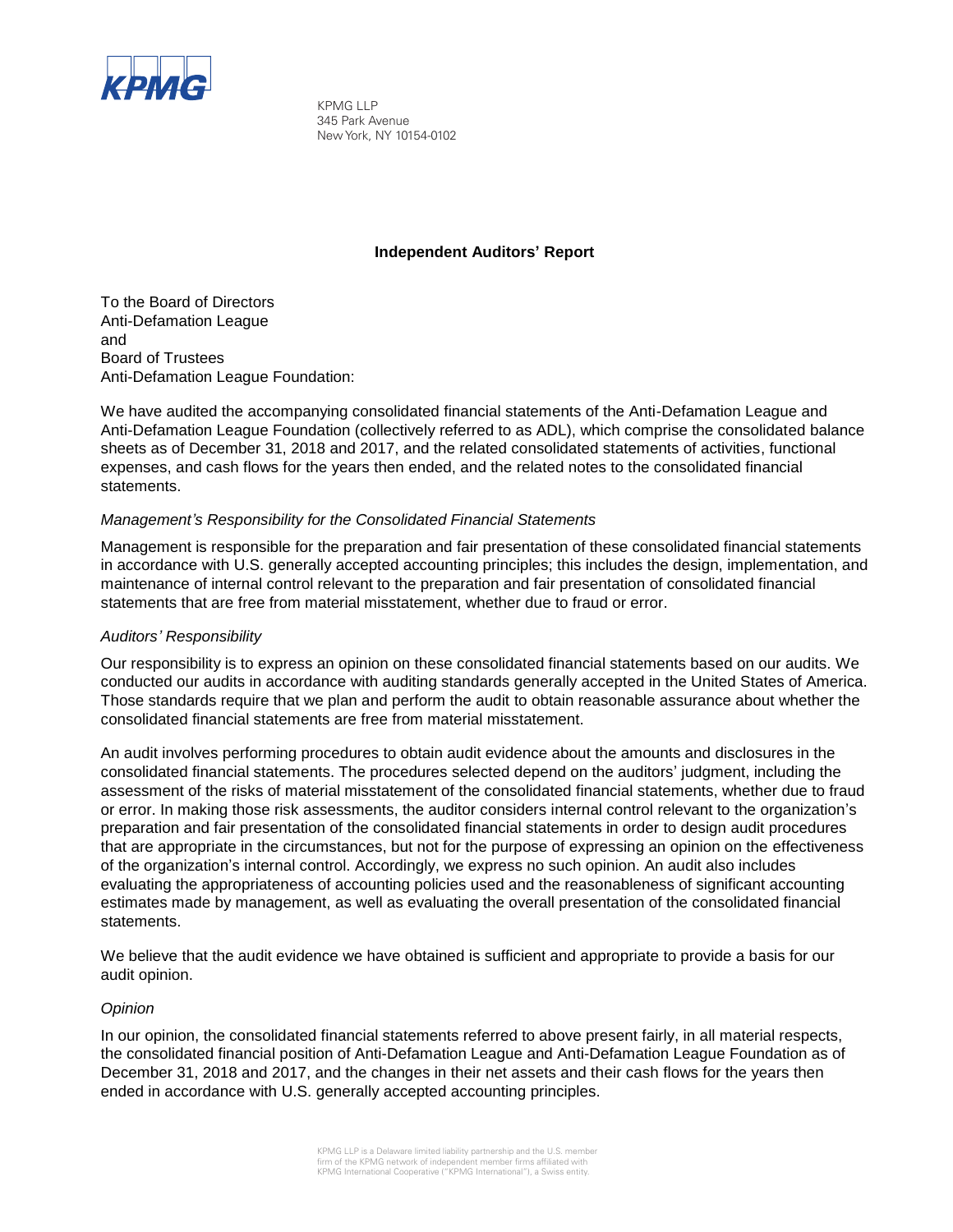

#### *Emphasis of Matter*

As discussed in note 2(k) to the consolidated financial statements, ADL adopted Accounting Standards Update 2016-14, *Not-for-Profit Entities (Topic 958): Presentation of Financial Statements of Not-for-Profit Entities*, and Accounting Standards Update 2017-07, *Improving the Presentation of Net Periodic Pension Cost and Net Periodic Postretirement Benefit Cost*, in 2018. Our opinion is not modified with respect to this matter.

#### *Other Matter*

Our audits were conducted for the purpose of forming an opinion on the consolidated financial statements as a whole. The 2018 consolidating and other supplementary information included in schedules 1 through 5 is presented for purposes of additional analysis and is not a required part of the 2018 consolidated financial statements. In addition, the accompanying consolidating balance sheet, statements of activities and cash flows are presented for purposes of additional analysis of the 2018 consolidated financial statements rather than to present the financial position or changes in net assets of the individual entities, and are not a required part of the 2018 consolidated financial statements. Such information is the responsibility of management and was derived from and relates directly to the underlying accounting and other records used to prepare the 2018 consolidated financial statements. The information has been subjected to the auditing procedures applied in the audit of the 2018 consolidated financial statements and certain additional procedures, including comparing and reconciling such information directly to the underlying accounting and other records used to prepare the 2018 consolidated financial statements or to the 2018 consolidated financial statements themselves, and other additional procedures in accordance with auditing standards generally accepted in the United States of America. In our opinion, the information is fairly stated in all material respects in relation to the 2018 consolidated financial statements as a whole.



August 13, 2019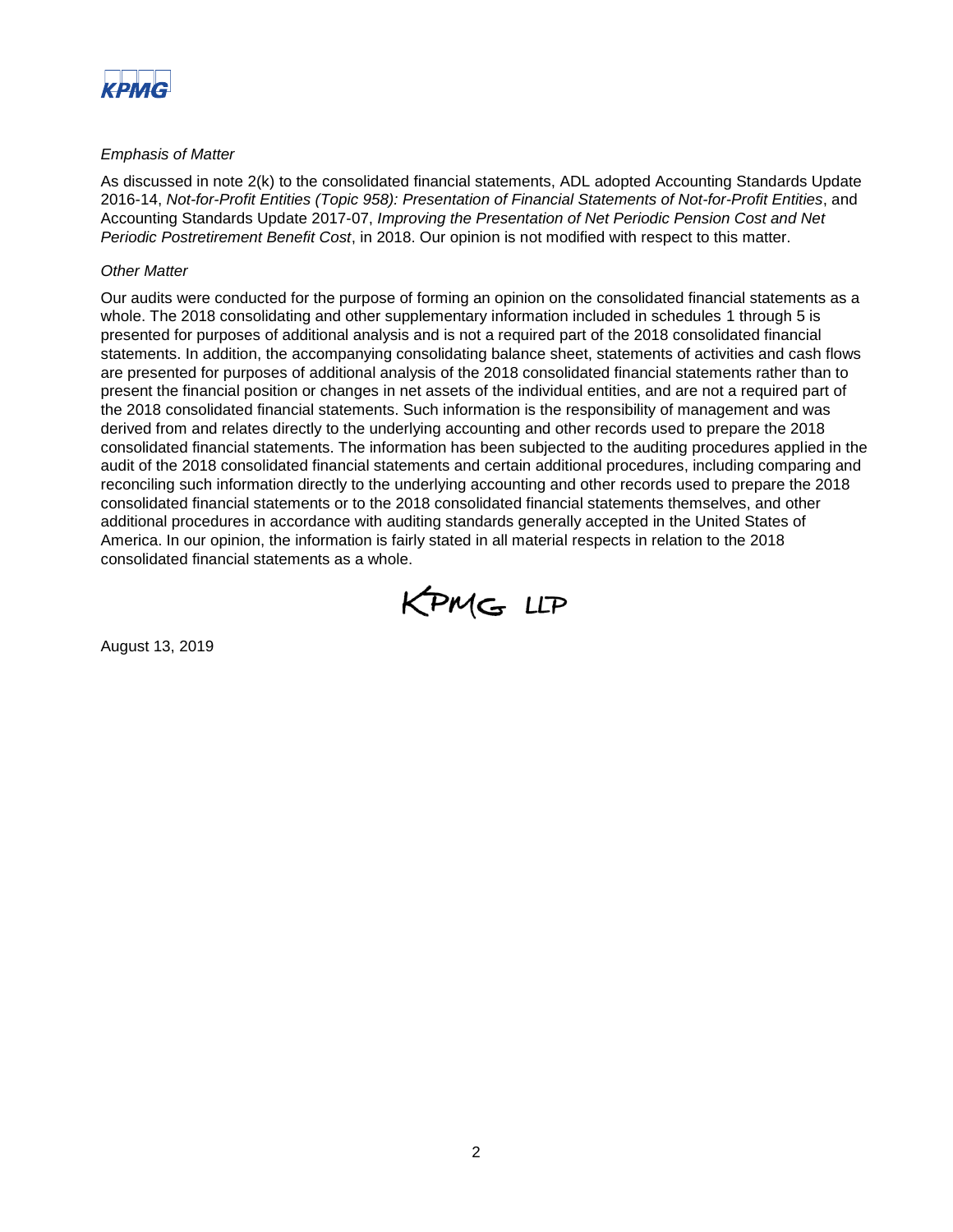Consolidated Balance Sheets

December 31, 2018 and 2017

| <b>Assets</b>                                                                                                                                                                                                                        | 2018                                                                   | 2017                                                              |
|--------------------------------------------------------------------------------------------------------------------------------------------------------------------------------------------------------------------------------------|------------------------------------------------------------------------|-------------------------------------------------------------------|
| Cash and cash equivalents<br>Contributions receivable, net (note 4)<br>Prepaid expenses and other assets<br>Investments (note 3)<br>Property and equipment, net (note 5)                                                             | \$<br>20,807,348<br>21,283,234<br>4,076,392<br>93,356,407<br>9,230,211 | 27,407,035<br>12,124,114<br>4,589,899<br>106,790,509<br>9,134,525 |
| <b>Total assets</b>                                                                                                                                                                                                                  | \$<br>148,753,592                                                      | 160,046,082                                                       |
| <b>Liabilities and Net Assets</b>                                                                                                                                                                                                    |                                                                        |                                                                   |
| Liabilities:<br>Accounts payable and accrued expenses<br>Borrowings under lines of credit (note 8)<br>Deferred rent (note 8)<br>Liabilities under charitable trusts and annuity agreements<br>Long-term pension obligations (note 6) | \$<br>7,968,982<br>8,000,000<br>6,421,886<br>6,889,012<br>26,793,509   | 8,448,562<br>8,000,000<br>6,745,677<br>7,820,848<br>30, 151, 122  |
| <b>Total liabilities</b>                                                                                                                                                                                                             | 56,073,389                                                             | 61,166,209                                                        |
| Commitments and contingencies (note 8)                                                                                                                                                                                               |                                                                        |                                                                   |
| Net assets (accumulated deficit) (notes 2(k) and 7):<br>Net assets (deficit) without donor restrictions:<br>Available for operations<br>Long-term pension obligations (note 6)<br>Board-designated endowment                         | 22,162,092<br>(26, 793, 509)<br>3,269,782                              | 24,940,538<br>(30, 151, 122)<br>3,763,860                         |
| Total net deficit, net of long-term<br>pension obligations                                                                                                                                                                           | (1,361,635)                                                            | (1,446,724)                                                       |
| Net assets with donor restrictions:<br>Purpose or time restricted<br>Endowment fund                                                                                                                                                  | 21,030,623<br>73,011,215                                               | 23,198,033<br>77,128,564                                          |
| Total net assets with donor restrictions                                                                                                                                                                                             | 94,041,838                                                             | 100,326,597                                                       |
| Total net assets                                                                                                                                                                                                                     | 92,680,203                                                             | 98,879,873                                                        |
| Total liabilities and net assets                                                                                                                                                                                                     | \$<br>148,753,592                                                      | 160,046,082                                                       |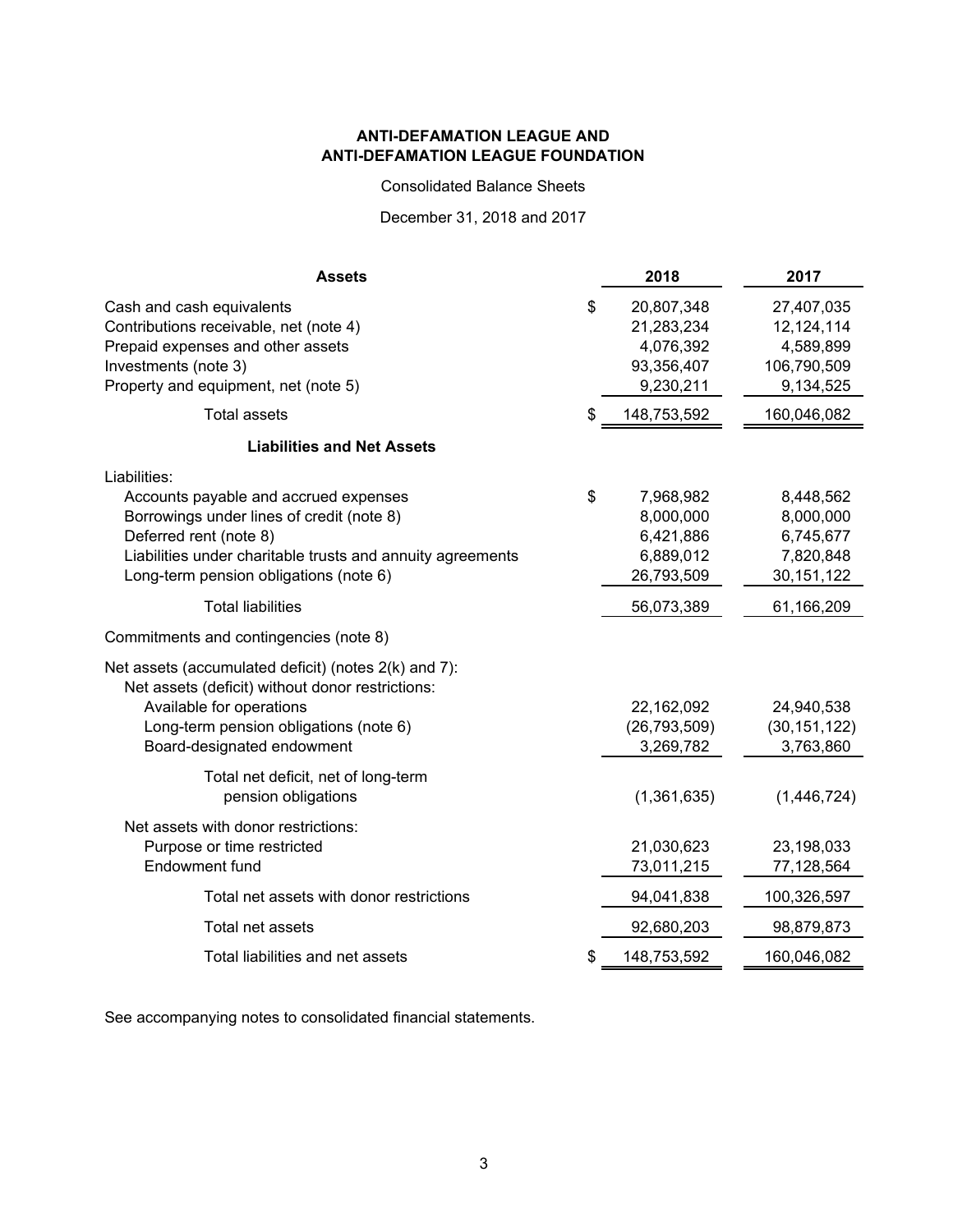Consolidated Statements of Activities

Years ended December 31, 2018 and 2017

|                                                                                                          | 2018                           | 2017                       |
|----------------------------------------------------------------------------------------------------------|--------------------------------|----------------------------|
| Changes in net assets without donor restrictions:                                                        |                                |                            |
| Operating revenues:                                                                                      |                                |                            |
| Contributions (including special events revenue of \$18,324,000 and \$17,569,000, respectively)<br>Less: | \$<br>71,712,122               | 70,553,053                 |
| Provision for uncollectible contributions receivable<br>Direct special events expenses                   | (1, 145, 729)<br>(5, 186, 701) | (1,692,692)<br>(4,974,691) |
| Contributions, net                                                                                       | 65,379,692                     | 63,885,670                 |
| Endowment return expended and other investment return (note 3)                                           | 3,498,124                      | 3,348,477                  |
| Other income                                                                                             | 1,077,549                      | 899,634                    |
| Net assets released from restrictions in satisfaction of time and purpose                                | 8,594,510                      | 6,031,600                  |
| Total operating revenues                                                                                 | 78,549,875                     | 74,165,381                 |
| Operating expenses:                                                                                      |                                |                            |
| Program services:                                                                                        |                                |                            |
| Regional operations                                                                                      | 23,810,488                     | 22,540,454                 |
| Education                                                                                                | 6,148,182                      | 5,976,741                  |
| Policy and programs<br>International affairs and interfaith programs                                     | 11,325,006<br>3,113,618        | 8,762,165                  |
| Leadership                                                                                               | 4,045,246                      | 2,737,197<br>3,528,664     |
| <b>Public awareness</b>                                                                                  | 8,041,547                      | 6,713,365                  |
|                                                                                                          |                                |                            |
|                                                                                                          | 56,484,087                     | 50,258,586                 |
| Supporting services:<br>Administration                                                                   |                                |                            |
| Development                                                                                              | 11,073,438<br>11,196,857       | 9,524,043<br>10,356,398    |
|                                                                                                          | 22,270,295                     | 19,880,441                 |
|                                                                                                          |                                |                            |
| Total operating expenses                                                                                 | 78,754,382                     | 70,139,027                 |
| (Deficiency) excess of operating revenues over operating expenses                                        | (204, 507)                     | 4,026,354                  |
| Nonoperating activities:                                                                                 |                                |                            |
| Investment return (less) greater than amount appropriated (note 3)                                       | (494,000)                      | 176,557                    |
| Net periodic benefit cost (note 6)                                                                       | (519, 636)                     | (620, 725)                 |
| Pension credit (charge) other than net periodic benefit cost (note 6)                                    | 1,350,811                      | (411, 392)                 |
| Reclassification of net assets (note 7)                                                                  |                                | 95,227                     |
| Other, net                                                                                               | (47, 579)                      | (69, 612)                  |
| Total nonoperating activities                                                                            | 289,596                        | (829, 945)                 |
| Increase in net assets without donor restrictions                                                        | 85,089                         | 3,196,409                  |
| Changes in net assets with donor restrictions:<br>Contributions:                                         |                                |                            |
| Endowment fund contributions                                                                             | 5,108,879                      | 211,460                    |
| Other restricted contributions                                                                           | 7,283,585                      | 13, 127, 730               |
| Total contributions with donor restrictions                                                              | 12,392,464                     | 13,339,190                 |
|                                                                                                          |                                |                            |
| Change in the value of charitable trust and annuity agreements<br>Investment (loss) return (note 3)      | (80, 801)<br>(7, 142, 723)     | (508, 432)<br>10,406,338   |
| Reclassification due to change in donor designation (note 7)                                             |                                | (95, 227)                  |
| Net assets released from restrictions:                                                                   |                                |                            |
| Satisfaction of time and purpose                                                                         | (8,594,510)                    | (6,031,600)                |
| Endowment return appropriated                                                                            | (2,859,189)                    | (2,613,893)                |
| (Decrease) increase in net assets with donor restrictions                                                | (6, 284, 759)                  | 14,496,376                 |
| (Decrease) increase in net assets                                                                        | (6, 199, 670)                  | 17,692,785                 |
| Net assets at beginning of year                                                                          | 98,879,873                     | 81,187,088                 |
| Net assets at end of year                                                                                | \$<br>92,680,203               | 98,879,873                 |
|                                                                                                          |                                |                            |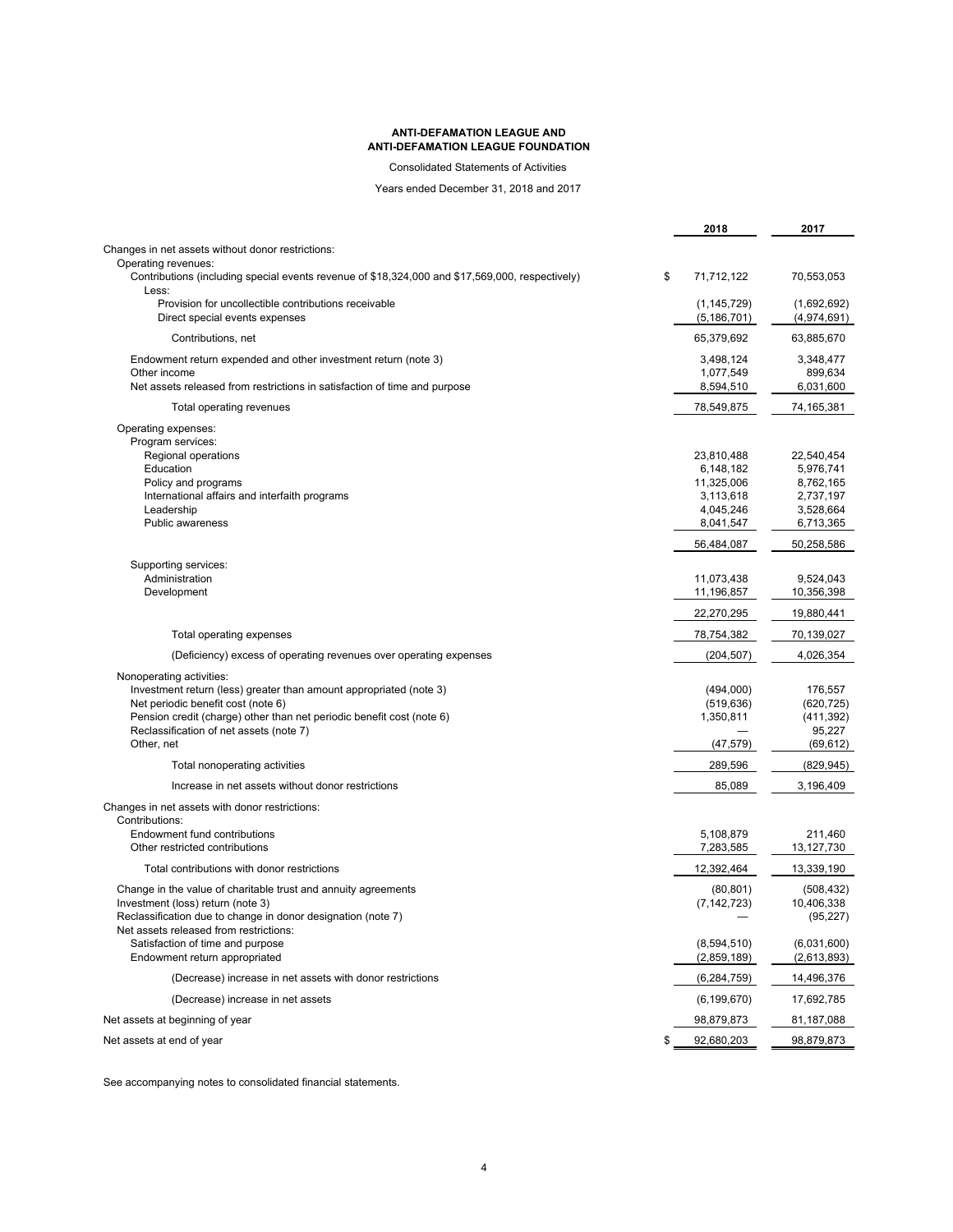Consolidated Statement of Functional Expenses

#### Year ended December 31, 2018

|                                                          | Program services        |                      |                        |                                                        |                    |                      |                              | <b>Supporting services</b> |                        |                                 |                         |
|----------------------------------------------------------|-------------------------|----------------------|------------------------|--------------------------------------------------------|--------------------|----------------------|------------------------------|----------------------------|------------------------|---------------------------------|-------------------------|
|                                                          | Regional<br>operations  | Education            | Policy and<br>programs | International<br>affairs and<br>interfaith<br>programs | Leadership         | Public<br>Awareness  | Total<br>program<br>services | Administration             | Development            | Total<br>supporting<br>services | Total<br>expenses       |
| Salaries<br>Personnel welfare and other related expenses | 13.906.342<br>3,437,204 | 2,328,600<br>629,687 | 5,352,971<br>1,427,657 | 1.474.171<br>350,676                                   | 734,326<br>191,989 | 3,151,512<br>724,916 | 26.947.922<br>6,762,129      | 3.951.541<br>1,285,582     | 5.545.884<br>1,405,268 | 9.497.425<br>2,690,850          | 36,445,347<br>9,452,979 |
| Total salaries and related expenses                      | 17,343,546              | 2,958,287            | 6,780,628              | 1,824,847                                              | 926,315            | 3,876,428            | 33,710,051                   | 5,237,123                  | 6,951,152              | 12,188,275                      | 45,898,326              |
| Projects and functions                                   | 1,350,612               | 1.704.972            | 1.334.590              | 240,773                                                | 228,373            | 2,560,347            | 7,419,667                    | 584,984                    | 2.026.527              | 2,611,511                       | 10.031.178              |
| Office services and occupancy                            | 3,799,860               | 917.064              | 2.461.075              | 465.984                                                | 397.942            | 1,393,024            | 9.434.949                    | 3,196,867                  | 1.618.926              | 4.815.793                       | 14,250,742              |
| Travel, meetings, and conferences                        | 1,131,342               | 460.625              | 411.621                | 421.545                                                | 2.406.428          | 111.794              | 4,943,355                    | 238.642                    | 256.629                | 495.271                         | 5,438,626               |
| Research materials                                       | 23.231                  | 1.387                | 222.609                | 3.739                                                  | 53                 | 45.293               | 296.312                      | 6.882                      | 135.669                | 142.551                         | 438,863                 |
| Legal and financial                                      | 12,287                  | 18,975               | 24,395                 | 47,081                                                 | 18,296             | 12,198               | 133,232                      | 466,572                    | 20,424                 | 486,996                         | 620,228                 |
| Other                                                    | 149,610                 | 86,872               | 90,088                 | 109,649                                                | 67,839             | 42,463               | 546,521                      | 1,342,368                  | 187,530                | 529,898                         | 2,076,419               |
| Total operating expenses                                 | 23,810,488              | 6,148,182            | 11,325,006             | 3,113,618                                              | 4,045,246          | 8,041,547            | 56,484,087                   | 11,073,438                 | 11,196,857             | 22,270,295                      | 78,754,382              |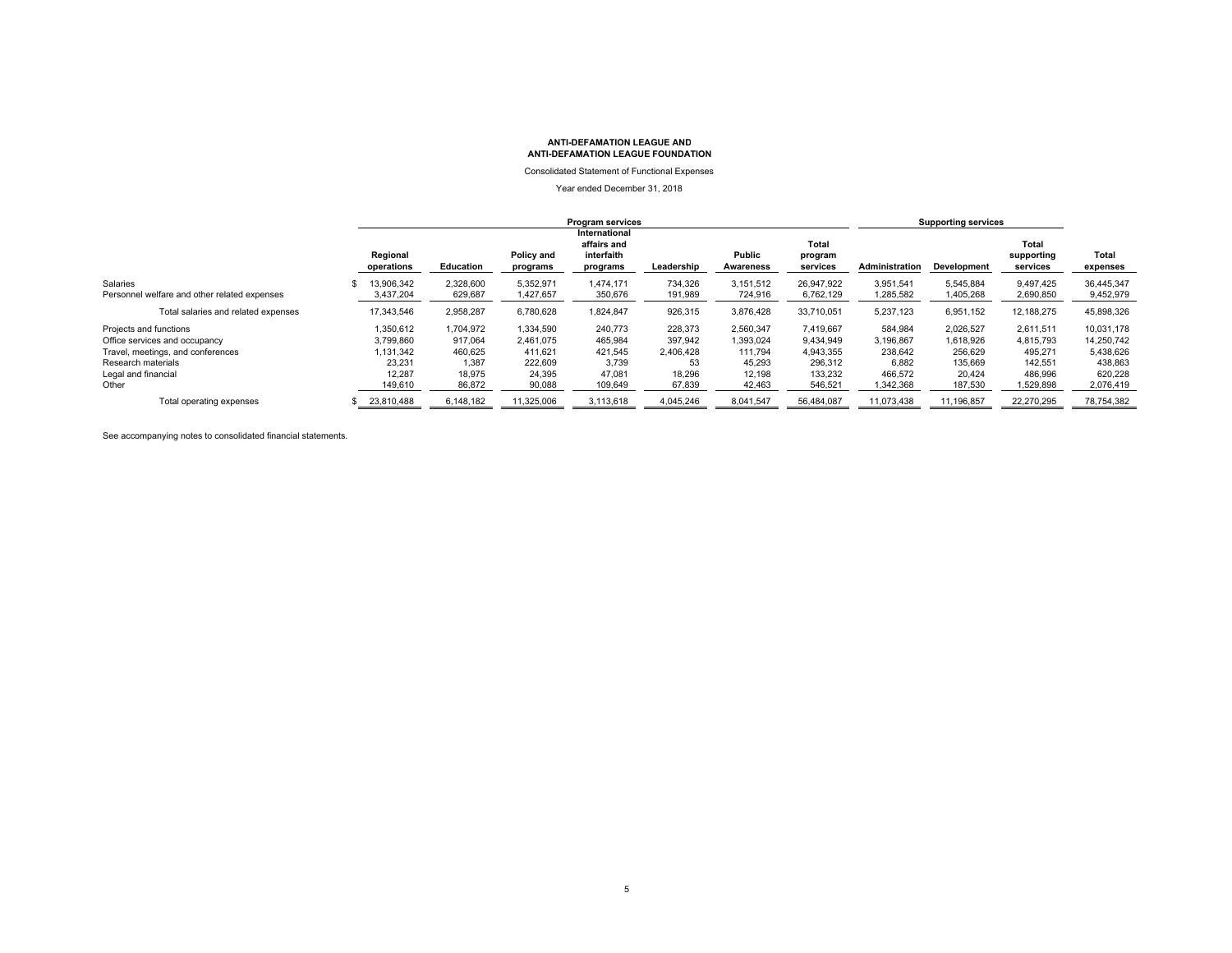Consolidated Statement of Functional Expenses

#### Year ended December 31, 2017

|                                              | Program services       |           |                        |                                                        |            |                     |                              | <b>Supporting services</b> |                    |                                 |                   |
|----------------------------------------------|------------------------|-----------|------------------------|--------------------------------------------------------|------------|---------------------|------------------------------|----------------------------|--------------------|---------------------------------|-------------------|
|                                              | Regional<br>operations | Education | Policy and<br>programs | International<br>affairs and<br>interfaith<br>programs | Leadership | Public<br>Awareness | Total<br>program<br>services | Administration             | <b>Development</b> | Total<br>supporting<br>services | Total<br>expenses |
| Salaries                                     | 12,219,634             | 2.014.721 | 4,518,328              | .238,927                                               | 901.628    | 2,515,928           | 23.409.166                   | 3,504,599                  | 4.867.852          | 8.372.451                       | 31.781.617        |
| Personnel welfare and other related expenses | 3,385,836              | 552,394   | 1,696,930              | 337.992                                                | 240,826    | 825.623             | 7,039,601                    | 1,033,892                  | 1,379,858          | 2,413,750                       | 9,453,351         |
| Total salaries and related expenses          | 15,605,470             | 2.567.115 | 6,215,258              | 576,919                                                | 1.142.454  | 3,341,551           | 30.448.767                   | 4,538,491                  | 6.247.710          | 10,786,201                      | 41,234,968        |
| Projects and functions                       | 1,151,550              | 1,788,807 | 841,947                | 463.118                                                | 501.179    | 2,034,130           | 6.780.731                    | 327.159                    | 1.987.414          | 2.314.573                       | 9,095,304         |
| Office services and occupancy                | 4,676,491              | 698,330   | 1.211.870              | 476.539                                                | 459.364    | 1,222,953           | 8.745.547                    | 2,181,839                  | 1,399,033          | 3,580,872                       | 12.326.419        |
| Travel, meetings, and conferences            | 1,023,240              | 886,556   | 272,878                | 176,329                                                | 1,415,915  | 45,908              | 3,820,826                    | 404,343                    | 281.024            | 685,367                         | 4,506,193         |
| Research materials                           | 15.299                 | 1.497     | 204,952                | 4.820                                                  | 179        | 62.716              | 289,463                      | 17.455                     | 234.777            | 252,232                         | 541.695           |
| Legal and financial                          |                        | -         | -                      | 19.397                                                 | -          | -                   | 19.397                       | 576,992                    | 22.718             | 599.710                         | 619.107           |
| Other                                        | 68,404                 | 34,436    | 15,260                 | 20,075                                                 | 9,573      | 6,107               | 153,855                      | 1,477,764                  | 183,722            | 1,661,486                       | 1,815,341         |
| Total operating expenses                     | 22,540,454             | 5,976,741 | 8,762,165              | 2,737,197                                              | 3,528,664  | 6,713,365           | 50,258,586                   | 9,524,043                  | 10,356,398         | 19,880,441                      | 70,139,027        |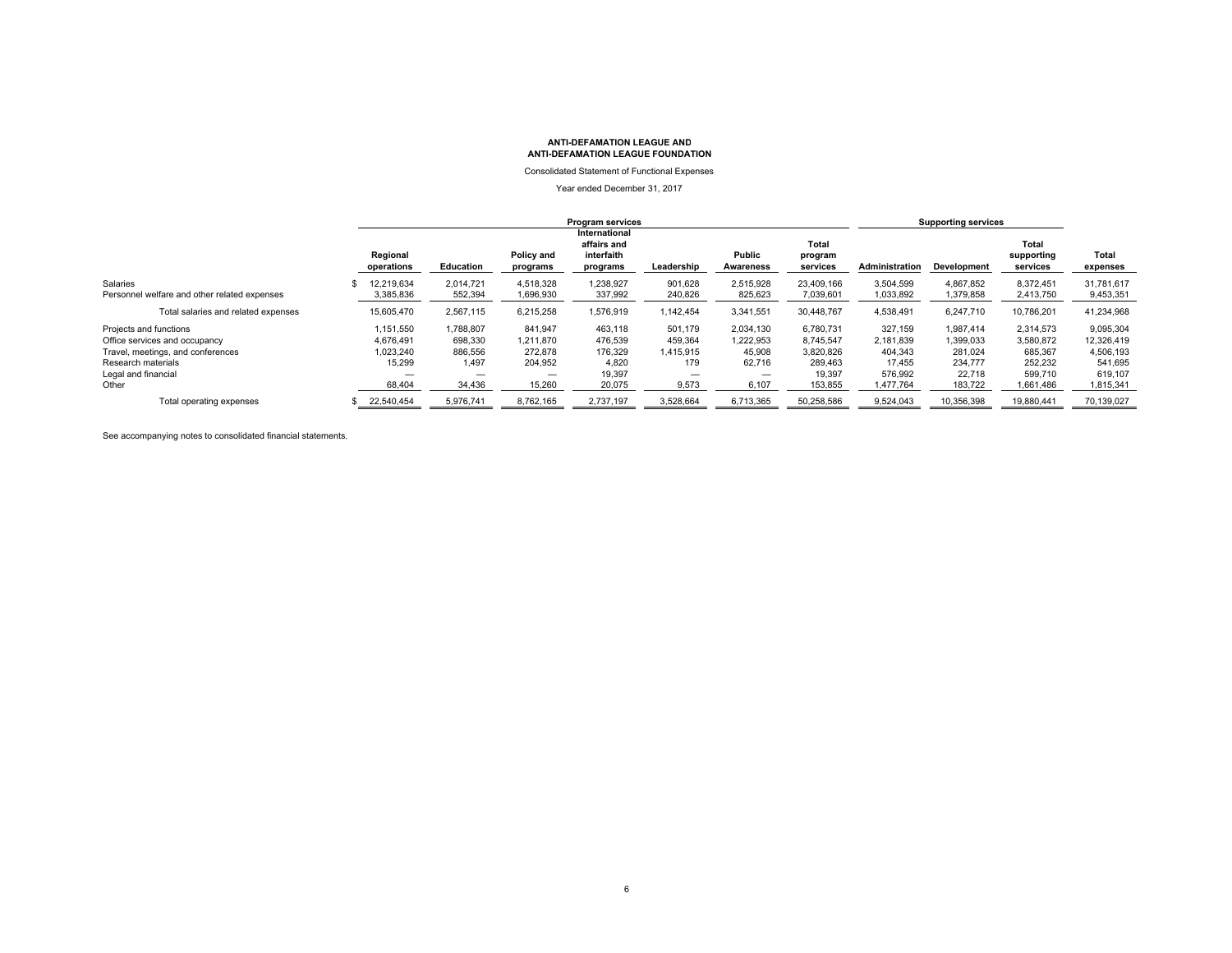Consolidated Statements of Cash Flows

Years ended December 31, 2018 and 2017

|                                                                        | 2018                | 2017               |
|------------------------------------------------------------------------|---------------------|--------------------|
| Cash flows from operating activities:                                  |                     |                    |
| (Decrease) increase in net assets                                      | \$<br>(6, 199, 670) | 17,692,785         |
| Adjustments to reconcile (decrease) increase in net assets to net cash |                     |                    |
| (used in) provided by operating activities:                            |                     |                    |
| Pension (credit) charge other than net periodic benefit cost           | (1,350,811)         | 411,392            |
| Endowment fund contributions                                           | (5, 108, 879)       | (211, 460)         |
| Net depreciation (appreciation) in fair value of investments           | 9,074,047           | (9,851,056)        |
| Provision for uncollectible contributions receivable                   | 1,145,729           | 1,692,692          |
| Depreciation and amortization                                          | 1,618,744           | 1,298,606          |
| Change in the value of charitable trust and annuity agreements         | 80,801              | 508,432            |
| Changes in operating assets and liabilities:                           |                     |                    |
| Contributions receivable                                               | (5,620,996)         | (1,376,489)        |
| Prepaid expenses and other assets                                      | 513,507             | (825, 942)         |
| Accounts payable and accrued expenses                                  | (479, 580)          | 49,561             |
| Deferred rent                                                          | (323, 791)          | (285, 729)         |
| Long-term pension obligations                                          | (2,006,802)         | (1,462,792)        |
| Net cash (used in) provided by operating activities                    | (8,657,701)         | 7,640,000          |
| Cash flows from investing activities:                                  |                     |                    |
| Proceeds from sale of investments                                      | 24,499,304          | 29,760,272         |
| Purchase of investments                                                | (20, 139, 249)      | (26, 611, 099)     |
| Acquisition of property and equipment                                  | (1,714,430)         | (773, 260)         |
| Net cash provided by investing activities                              | 2,645,625           | 2,375,913          |
|                                                                        |                     |                    |
| Cash flows from financing activities:<br>Endowment fund contributions  | 5,108,879           |                    |
| Change in contributions receivable restricted for endowment            | (4,683,853)         | 211,460<br>328,000 |
| Payments to charitable gift annuitants                                 | (1,092,872)         | (1,209,151)        |
| Proceeds from charitable trusts and annuity gifts in excess of         |                     |                    |
| amounts recognized as contributions                                    | 80,235              | 182,590            |
|                                                                        |                     |                    |
| Net cash used in financing activities                                  | (587, 611)          | (487, 101)         |
| Net (decrease) increase in cash and cash equivalents                   | (6,599,687)         | 9,528,812          |
| Cash and cash equivalents at beginning of year                         | 27,407,035          | 17,878,223         |
| Cash and cash equivalents at end of year                               | \$<br>20,807,348    | 27,407,035         |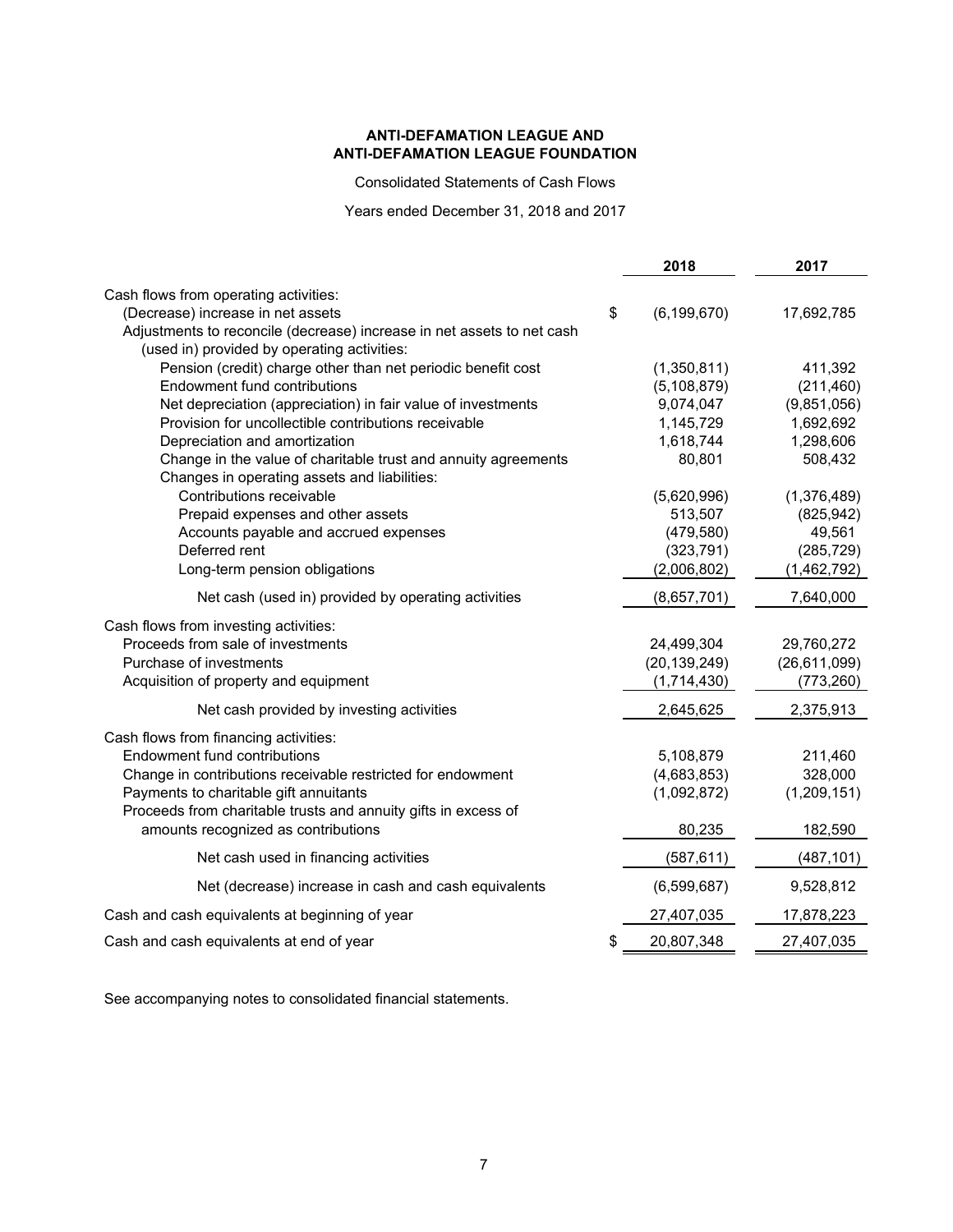Notes to Consolidated Financial Statements December 31, 2018 and 2017

#### **(1) Organization**

The Anti-Defamation League (the League) is a nonprofit organization formed in 1913 for the purpose of defending democratic ideals and eliminating anti-Semitism and bigotry in the United States (U.S.) and around the world, while providing knowledgeable leadership on a national level for the American Jewish community.

The Anti-Defamation League Foundation (the Foundation) was established in 1976 to assist the League in its principal objectives and to encourage and administer endowments.

Both the League and the Foundation (collectively referred to as ADL) are exempt from federal income taxes under Section 501(c)(3) of the Internal Revenue Code, except for tax on unrelated business income, if applicable.

The following functional classifications have been established to account for the program services of ADL:

#### *(a) Regional Operations*

Supervises and coordinates the League's coast-to-coast network of regional offices. Establishes and monitors operating plans for each region, with particular focus on priority programs and activities, including anti-bias training for educators, students and law enforcement professionals; civil rights advocacy; monitoring and exposing of extremist activity; victim assistance; promotion of intergroup collaboration and understanding; and, response to hate crimes and bias incidents. Creates measures and metrics to evaluate regional reach and impact.

#### *(b) Education*

Furthers the League's mission through the design and delivery of intergroup, Holocaust, anti-bias, and other educational programs and materials for use in P-12 classrooms, on college campuses, and with community groups, corporations, civic associations, religious organizations, youth movements, and other nontraditional learning contexts.

#### *(c) Policy and Programs*

Encompasses the work of Civil Rights; Government Relations, Advocacy, and Community Engagement; the Center on Technology and Society; Law Enforcement and Community Security; the Center on Extremism; and Hispanic Affairs. The Civil Rights team, with three attorneys in New York, five area counsels around the country, and a Washington, D.C.-based Policy Planning Center, formulates and implements the League's civil rights agenda in a range of areas including anti-Semitism and all forms of bigotry, discrimination and bias motivated violence; religious freedom and church state separation; and immigration and refugee rights, preparing reports and memoranda, filing amicus briefs, and engaging in other forms of public advocacy. The Government Relations, Advocacy, and Community Engagement team promotes the League's mission in Washington, D.C. and around the country with a focus on legislative advocacy, outreach to government officials, and coalition building. The Center on Technology and Society, based in Silicon Valley, California, works to develop new strategies in the fight against hate online, analyzing and preparing reports on hate speech and cyber harassment, providing insights to government and policymakers, and exposing and countering specific cases of abuse and offensive content on the Internet. ADL's Rita and Leo Greenland Library, which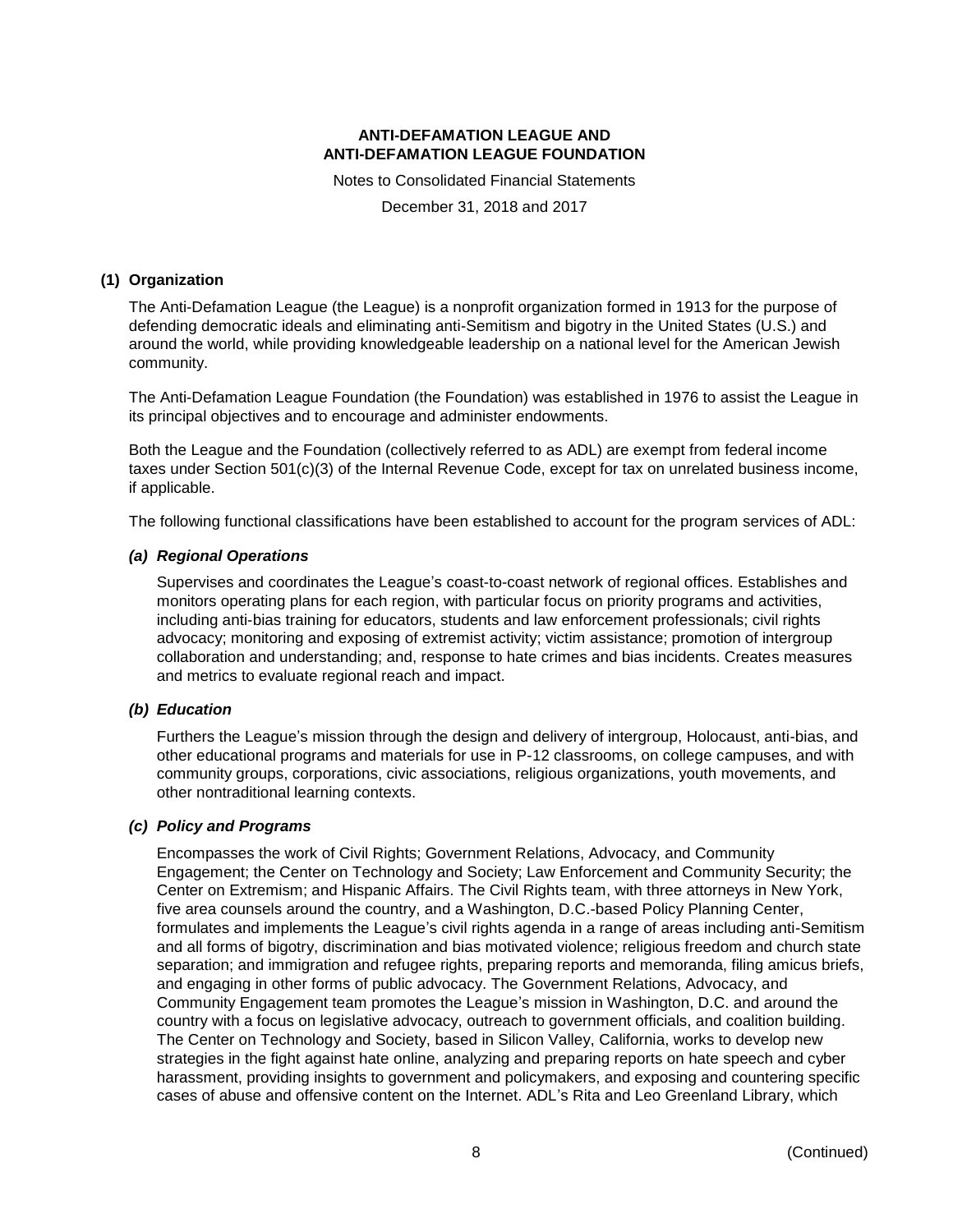Notes to Consolidated Financial Statements December 31, 2018 and 2017

archives all of ADL's documents as well as mainstream and extremist publications, also resides in the Policy group. The Center on Extremism monitors and exposes extremist movements and individuals across the ideological spectrum, and provides actionable intelligence and data-based analysis to law enforcement, public officials, community leaders and technology companies. The Law Enforcement and Community Security team conducts training for law enforcement agencies on hate crimes, extremism and implicit bias, as well as programs on community security. Hispanic Affairs expands ADL's work with Hispanic/Latino communities in the U.S.

#### *(d) International Affairs and Interfaith Programs*

Maintains contacts throughout Europe, Latin America, the Middle East, and the U.S. from which information is gathered relating to political and social movements that impact anti-Semitism and bigotry. Observes and analyzes trends around the world related to anti-Semitism and related issues. Prepares and disseminates reports and data regarding Israel's security, U.S.-Israel relations and anti-Semitism in the Middle East. Initiates educational programs on the Middle East and Israeli issues, as well as on international best practices on fighting anti-Semitism and bigotry. Maintains contact with faith leaders in the U.S. and other countries. Develops programs of cooperation on intergroup understanding and human relations with Catholic and Protestant religious groups at community, regional, and national levels. Participates in educational and action programs in interfaith efforts. Organizes training programs and curriculum development for seminars and religious oriented educational institutions.

#### *(e) Leadership*

Recruits and develops and engages new leadership through special programmatic meetings and dissemination of programmatic materials.

#### *(f) Public Awareness*

Presents the public face of ADL. Manages ADL's awareness through website and digital material, social media marketing, online video and newspaper campaigns, communications, relationships and the media. Keeps constituents informed of breaking news and issues involved with ADL's work. Prepares visual and print materials on ADL issues, goals and objectives; writes, edits and produces materials for all ADL divisions (reports, brochures, invitations newsletters, publications); and handles special projects such as exhibits and events.

#### **(2) Summary of Significant Accounting Policies**

The consolidated financial statements have been prepared on the accrual basis of accounting and include the accounts of the League and the Foundation. All significant interorganizational balances and transactions have been eliminated in consolidation.

#### *(a) Basis of Presentation*

ADL's net assets (including those associated with endowment funds), revenues, gains, and losses are classified based on the existence or absence of donor-imposed restrictions. Accordingly, net assets and changes therein are classified and reported as follows:

*Without donor restrictions* – Net assets that are free of donor-imposed restrictions. All revenues, gains, and losses that are not restricted by donors are included in this classification.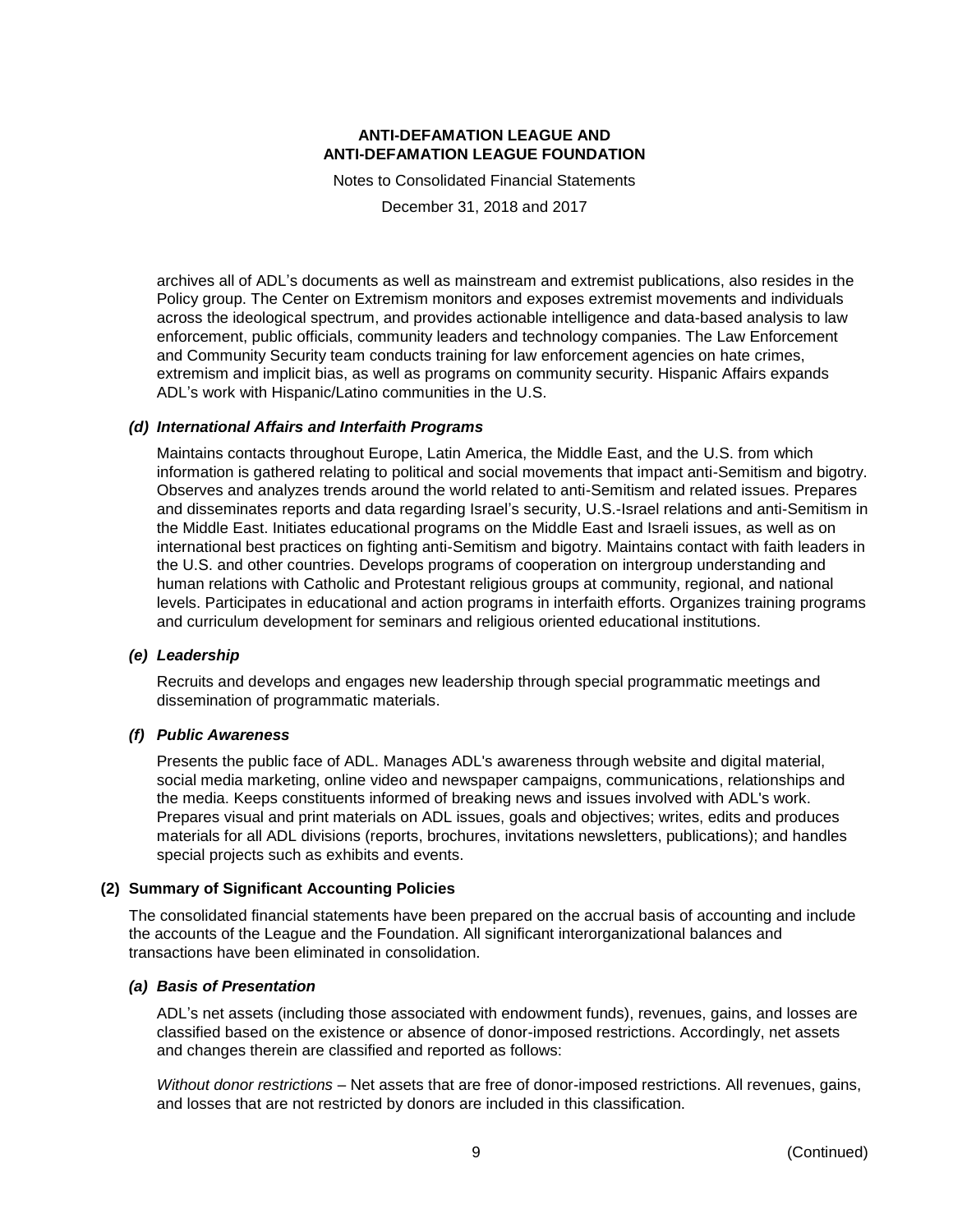Notes to Consolidated Financial Statements December 31, 2018 and 2017

*With donor restrictions* – Net assets that are subject to donor-imposed restrictions. These net assets include donor restricted contributions that are subject to time or purpose restrictions and donor restricted endowments. Generally, the donors' imposed restrictions on the endowment fund permit the League and the Foundation to use all or part of the income earned on related investments for certain general or specific purposes.

Revenues are reported as increases in net assets without donor restrictions unless their use is limited by donor imposed restrictions. Expenses are reported as decreases in net assets without donor restrictions. Gains and losses on assets or liabilities are reported as increases or decreases in net assets without donor restrictions unless their use is restricted by explicit donor stipulation. Expirations of donor restrictions on net assets (i.e., the donor stipulated purpose has been fulfilled and/or the stipulated time period has elapsed) are reported as net assets released from restrictions.

#### *(b) Use of Estimates*

The preparation of the consolidated financial statements in conformity with U.S. generally accepted accounting principles requires management to make estimates and assumptions that affect the reported amounts of assets and liabilities and disclosure of contingent assets and liabilities at the date of the consolidated financial statements and the reported amounts of revenues and expenses during the reporting period. Significant estimates made in the preparation of the consolidated financial statements include the fair value of alternative investments, net realizable value of contributions receivable, pension assumptions, and functional expense allocation. Actual results could differ from those estimates.

#### *(c) Allocation of Functional Expenses*

The consolidated financial statements of functional expenses present expenses by function and natural classification. Expenses directly attributable to a specific functional area of ADL are reported as expenses of those functional areas. Expenses attributable to more than one program or supporting function are principally allocated based on headcount.

#### *(d) Fair Value Measurements*

Assets and liabilities reported at fair value are required to be classified within a fair value hierarchy which gives preference to the use of observable inputs over unobservable inputs. Fair value is defined as the exchange price that would be received to sell an asset or paid to transfer a liability (an exit price) in the principal or most advantageous market for the asset or liability in an orderly transaction between market participants on the measurement date. The three levels of the fair value hierarchy are as follows:

- Level 1 inputs are quoted or published prices (unadjusted) in active markets for identical assets or liabilities that a reporting entity has the ability to access at the measurement date.
- Level 2 inputs are inputs other than quoted or published prices included in Level 1 that are either directly or indirectly observable for the assets or liabilities.
- Level 3 inputs are unobservable inputs for the assets or liabilities.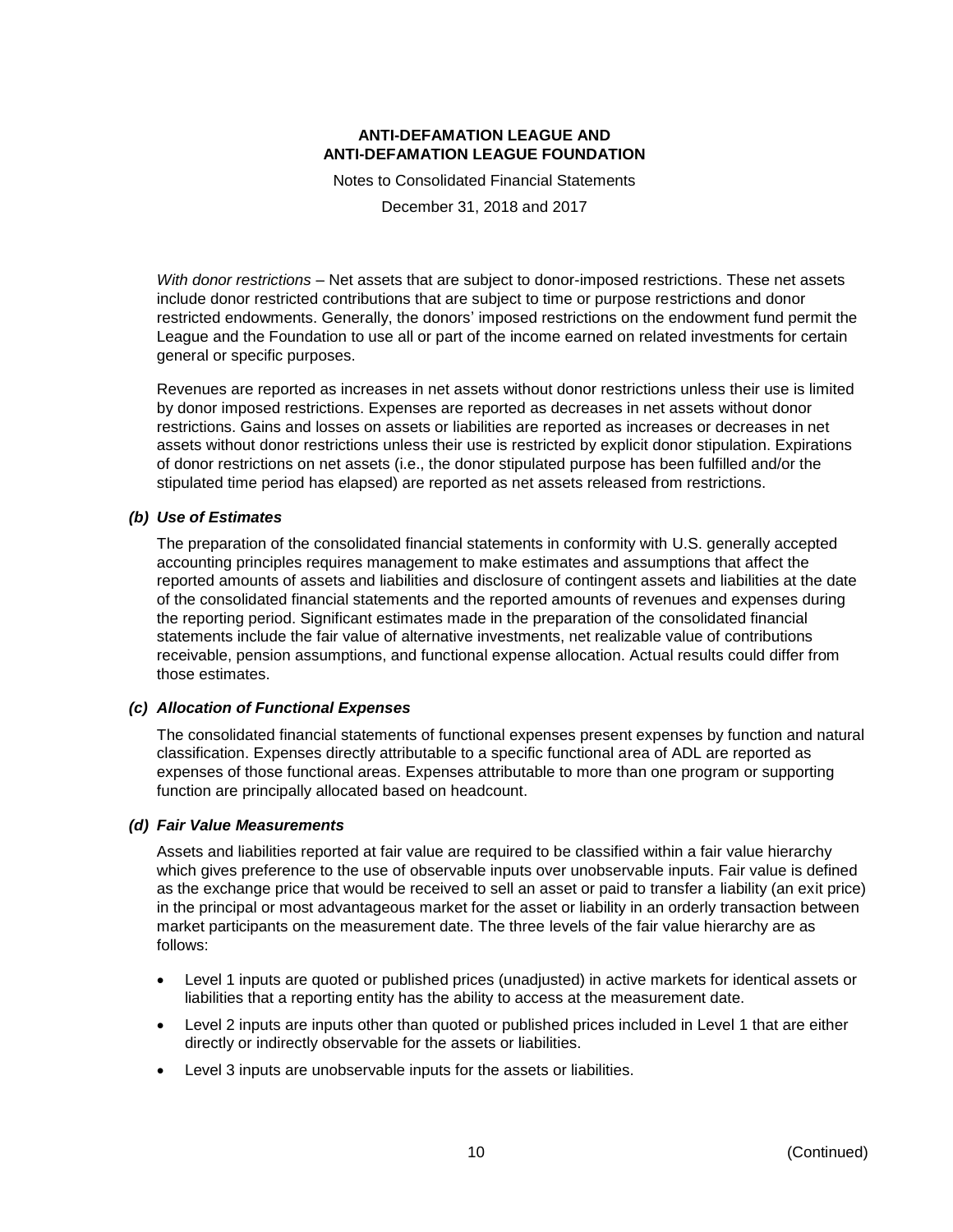Notes to Consolidated Financial Statements

December 31, 2018 and 2017

The classification of investments in the fair value hierarchy is not necessarily an indication of the risks, liquidity, or degree of difficulty in estimating the fair value of each investment's underlying assets and liabilities.

#### *(e) Cash and Cash Equivalents*

Cash and cash equivalents represent highly liquid investments with original maturities of three months or less at the time of purchase, except for those short-term investments managed by ADL's investment managers as part of their long-term investment strategies, which are included in investments in the accompanying consolidated balance sheets.

#### *(f) Investments*

Investments in short-term instruments, fixed income securities, mutual funds, equity securities and the equity investment trust are carried at fair value based on quoted or published market prices. Investments in absolute return funds, limited partnerships, and other nonpublicly traded investments are stated at estimated fair value which, as a practical expedient, is the net asset value as provided by the investment managers, and evaluated for reasonableness by ADL. The real estate limited partnership is stated at fair value based on an independent appraisal.

#### *(g) Contributions*

Contributions, including unconditional promises to give, are recorded as contributions in the accompanying consolidated statements of activities when pledged, less an estimated amount for contributions deemed uncollectible and less a discount for pledges due in future years. Contributions are considered to be available for unrestricted use unless restricted by donors to specific purposes. Conditional contributions, including promises to give, are not recognized until they become unconditional, that is, when the conditions on which they depend are substantially met.

ADL reports gifts of cash and other assets as having donor restrictions if they are received with donor stipulations that limit their use, except for those restrictions met in the same fiscal year as received, which are reported as revenues without donor restrictions. When a donor restriction expires, that is, when a stipulated time restriction ends or purpose restriction is accomplished, net assets with donor restrictions are reclassified to net assets without donor restrictions and reported in the accompanying consolidated statements of activities as net assets released from restrictions. Net assets released from restrictions related to endowment appropriations are reported as endowment return appropriated.

Donated assets and contributed services that meet the criteria for recognition are recorded at fair value at date of gift. The fair value of readily marketable donated assets is based upon published market prices. The fair value of all other assets is based on independent appraisal or estimates of proceeds to be received upon disposition.

#### *(h) Split-Interest Agreements*

Contributions of assets placed in trusts in which ADL has a remainder interest and charitable gift annuities are recorded at the date the assets are received after recording liabilities for the actuarial present value of the estimated payments to be made to the donors and/or other beneficiaries. Such contributions are recorded as with or without donor restrictions in the accompanying consolidated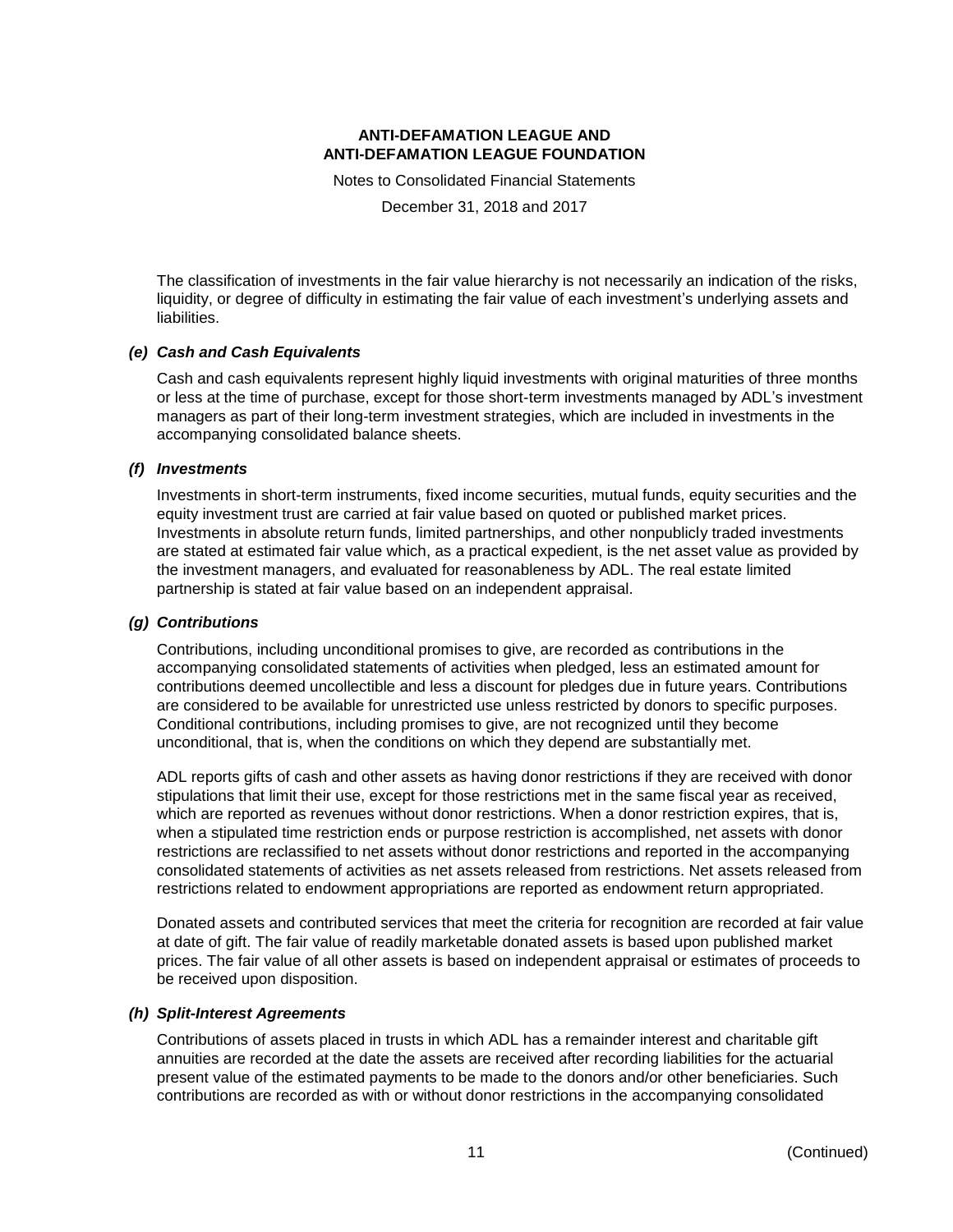Notes to Consolidated Financial Statements December 31, 2018 and 2017

statements of activities based on the absence or presence of donor imposed restrictions. The liabilities are adjusted annually for changes in the value of the assets and changes in the estimates of future benefits and are classified as Level 3 in the fair value hierarchy. The adjustments are recorded as change in the value of charitable trust and annuity agreements in the accompanying consolidated statements of activities. The present value of payments to the donors and beneficiaries of the annuities is calculated using a discount rate of 4.15% and 3.5% in 2018 and 2017, respectively.

#### *(i) Fixed Assets*

Property and equipment are stated at cost except those assets received by gift, which are stated at fair value at date of gift. Property and equipment are depreciated over their estimated useful lives using the straight-line method.

#### *(j) Income Tax*

ADL recognizes the effect of income tax positions only if those positions are more likely than not of being sustained. Income generated from activities unrelated to ADL's exempt purpose is subject to tax under Internal Revenue Code Section 511 and is reported and paid with the Internal Revenue Service Form 990-T (*Exempt Organization Business Income Tax Return*).

#### *(k) New Accounting Pronouncements*

During 2018, ADL adopted Accounting Standards Update (ASU) 2016-14, *Not-for-Profit Entities (Topic 958)*: *Presentation of Financial Statements of Not-for-Profits Entities* (ASU 2016-14). ASU 2016-14 reduces the number of net asset classes from three to two: net assets without donor restrictions, previously reported as unrestricted net assets, and net assets with donor restrictions, previously reported as temporarily restricted net assets of \$31,785,679 and permanently restricted net assets of \$68,689,588 in 2017. Another main provision of this guidance includes recognition of underwater endowment funds as a reduction in net assets with donor restrictions. Such amount was \$1,381,058 in 2017. The guidance also expands the quantitative and qualitative disclosures regarding liquidity and availability of resources and requires expenses to be reported by both their natural and functional classification in one location. Additionally, in 2017, \$1,999,347 was reclassified from program service expenses to supporting service expenses based on direct conduct and direct supervision in accordance with the guidance. ADL applied the changes retrospectively.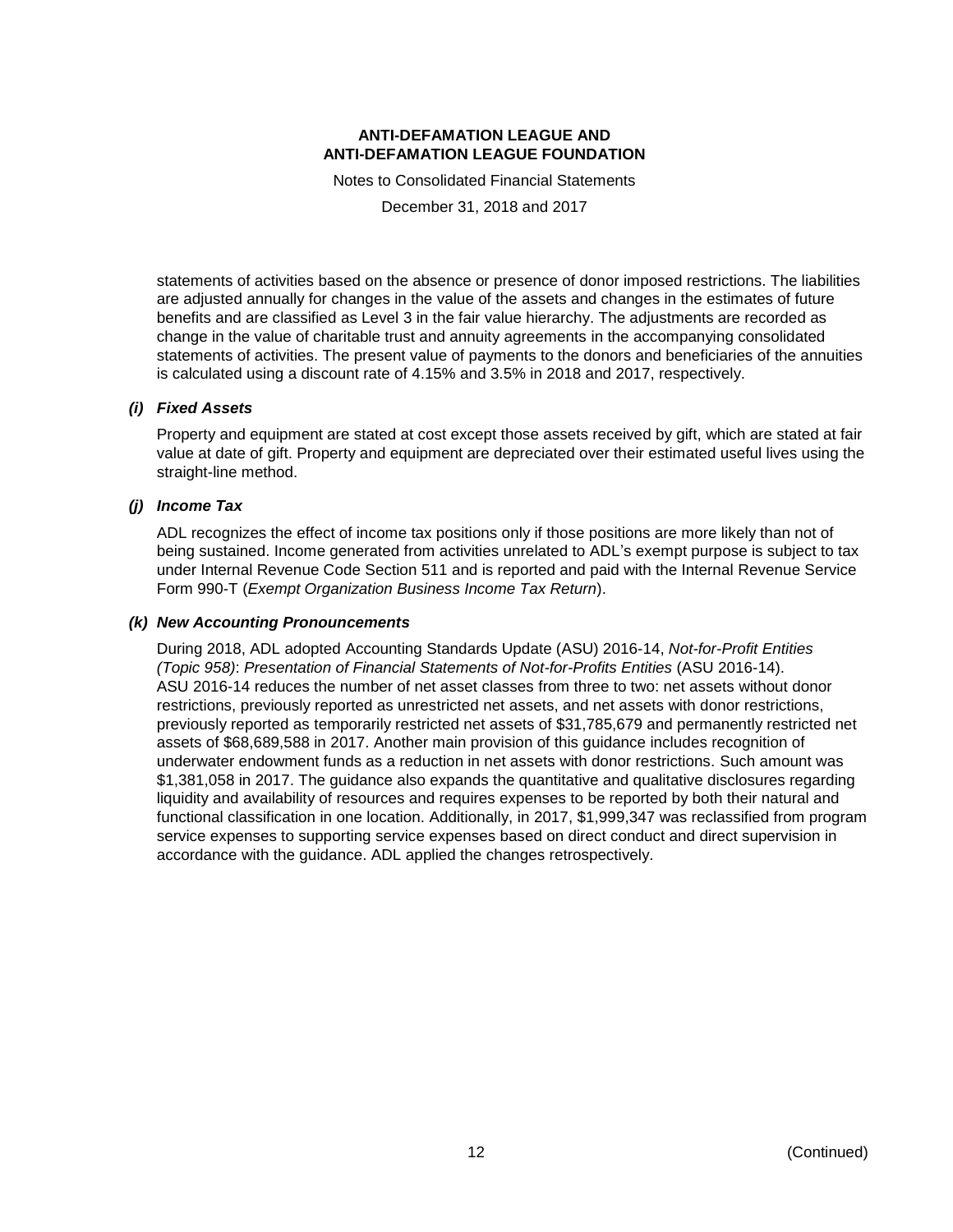Notes to Consolidated Financial Statements

December 31, 2018 and 2017

A summary of the reclassifications driven by the adoption of ASU 2016-14 as of December 31, 2017 is as follows:

|                                                                                                                                 | ASU 2016-14 classifications |                   |            |  |  |  |  |
|---------------------------------------------------------------------------------------------------------------------------------|-----------------------------|-------------------|------------|--|--|--|--|
|                                                                                                                                 | <b>Without donor</b>        | <b>With donor</b> |            |  |  |  |  |
|                                                                                                                                 | restrictions                | restrictions      | Total      |  |  |  |  |
| Net asset reclassification as of December 31, 2016:<br>Endowment net assets at                                                  |                             |                   |            |  |  |  |  |
| December 31, 2016, as previously reported                                                                                       | \$<br>2,010,363             | 73,639,430        | 75,649,793 |  |  |  |  |
| Reclassification of underwater endowments                                                                                       | 1,529,728                   | (1,529,728)       |            |  |  |  |  |
| Endowment net assets at                                                                                                         |                             |                   |            |  |  |  |  |
| December 31, 2016, as adjusted                                                                                                  | 3,540,091                   | 72,109,702        | 75,649,793 |  |  |  |  |
| Endowment appreciation reclassification for the<br>year ended December 31, 2017:<br>Net appreciation (realized and unrealized), |                             |                   |            |  |  |  |  |
| as previously reported<br>Reclassification of return on underwater                                                              | 1,621,937                   | 5,954,628         | 7,576,565  |  |  |  |  |
| endowments                                                                                                                      | (1, 381, 058)               | 1,381,058         |            |  |  |  |  |
| Net appreciation (realized and unrealized),<br>as adjusted                                                                      | 240,879                     | 7,335,686         | 7,576,565  |  |  |  |  |
| Investment return reclassification for the year<br>ended December 31, 2017:<br>Investment return (nonoperating),                |                             |                   |            |  |  |  |  |
| as previously reported<br>Reclassification of return on underwater                                                              | 1,557,615                   | 9,025,280         | 10,582,895 |  |  |  |  |
| endowments                                                                                                                      | (1, 381, 058)               | 1,381,058         |            |  |  |  |  |
| Investment return, as adjusted                                                                                                  | 176,557                     | 10,406,338        | 10,582,895 |  |  |  |  |

During 2018, ADL also adopted ASU 2017-07, *Improving the Presentation of Net Periodic Pension Cost and Net Periodic Postretirement Benefit Cost* (ASU 2017-07). ASU 2017-07 requires the service cost component of net benefit cost to be presented in the statement of activities where compensation cost is reported and to present all other components of net benefit cost outside of operating income. ADL has no service cost recognized as a component of pension cost. In 2017, \$620,725 was reclassified from personnel welfare and other related expenses within operating expenses to net periodic benefit cost within nonoperating activities.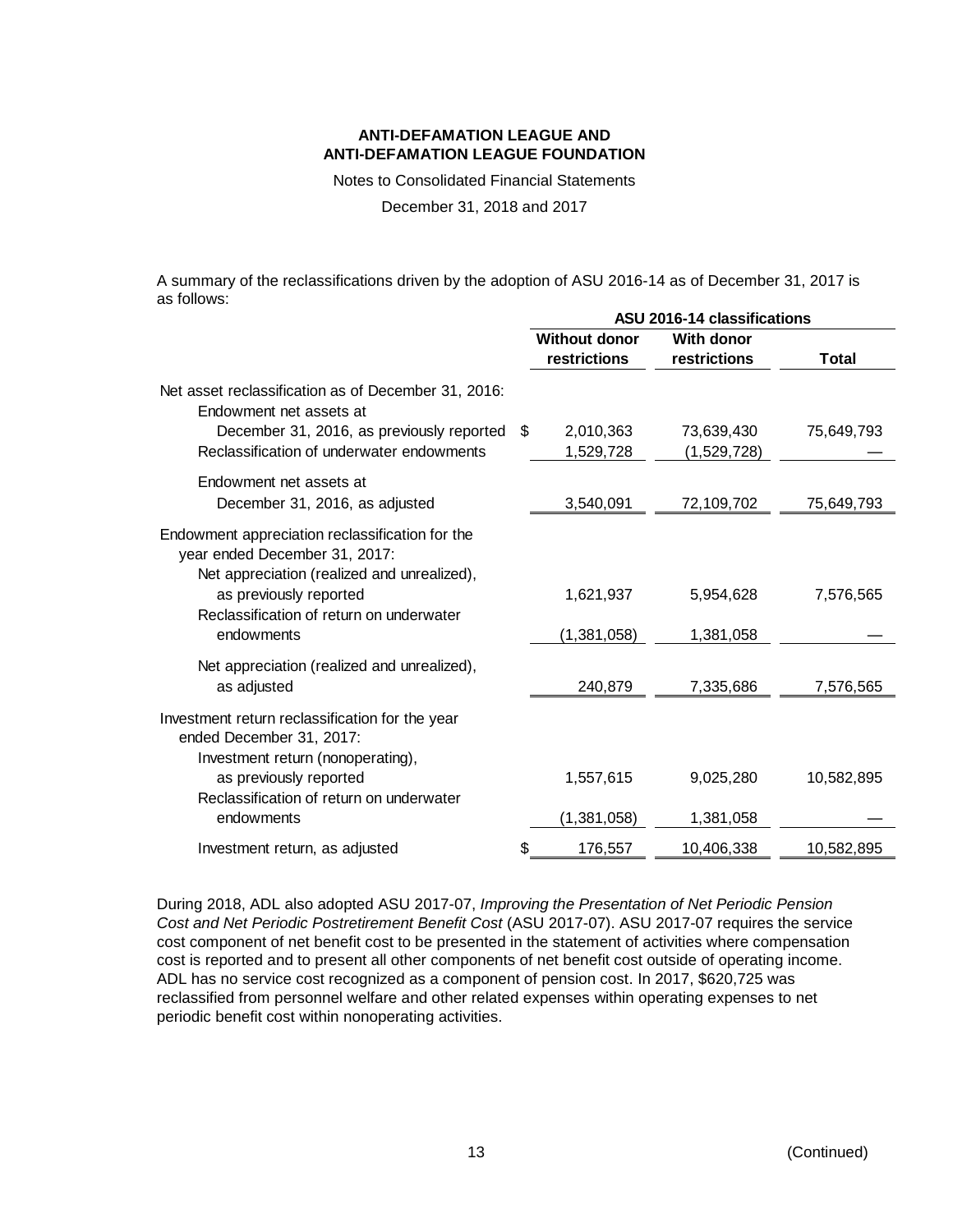Notes to Consolidated Financial Statements

December 31, 2018 and 2017

#### **(3) Investments**

Investments at fair value as of December 31, 2018 are as follows:

|                                          | <b>Fair value</b>  | Level 1          | Level 2   | Level 3   |
|------------------------------------------|--------------------|------------------|-----------|-----------|
| Receivables for investments sold (a)     | \$<br>57,319       | 57,319           |           |           |
| Invested cash and short-term             |                    |                  |           |           |
| investments                              | 826,223            | 826,223          |           |           |
| Fixed income securities - government     | 1,223,372          | 1,019,072        | 204,300   |           |
| Mutual funds - equities:                 |                    |                  |           |           |
| Domestic                                 | 8,267,272          | 7,693,998        | 573,274   |           |
| International                            | 13,736,021         | 13,514,529       | 221,492   |           |
| Mutual funds - fixed income:             |                    |                  |           |           |
| Domestic                                 | 3,831,394          | 3,622,931        | 208,463   |           |
| Mutual funds - real assets               | 5,712,163          | 5,712,163        |           |           |
| Common stocks:                           |                    |                  |           |           |
| Domestic                                 | 11,382,228         | 11,382,228       |           |           |
| International                            | 639,143            | 639,143          |           |           |
| Real estate limited partnership (b)      | 5,394,852          |                  |           | 5,394,852 |
| Equity investment trust                  | 4,388,654          | 4,388,654        |           |           |
|                                          | 55,458,641         | \$<br>48,856,260 | 1,207,529 | 5,394,852 |
| Investments reported at net asset value: |                    |                  |           |           |
| Absolute return funds:                   |                    |                  |           |           |
| Multi-strategy hedge funds               | 14,519,794         |                  |           |           |
| Global opportunities hedge funds         | 3,982,648          |                  |           |           |
| Equity long/short hedge funds            | 9,135,322          |                  |           |           |
| Global equity hedge funds                | 2,856,450          |                  |           |           |
| Distressed debt hedge funds              | 4,592,222          |                  |           |           |
| Other                                    | 1,717,917          |                  |           |           |
| Limited partnerships:                    |                    |                  |           |           |
| Other                                    | 1,093,413          |                  |           |           |
| Total investments reported               |                    |                  |           |           |
| at net asset value                       | 37,897,766         |                  |           |           |
| Total investments                        | \$<br>93, 356, 407 |                  |           |           |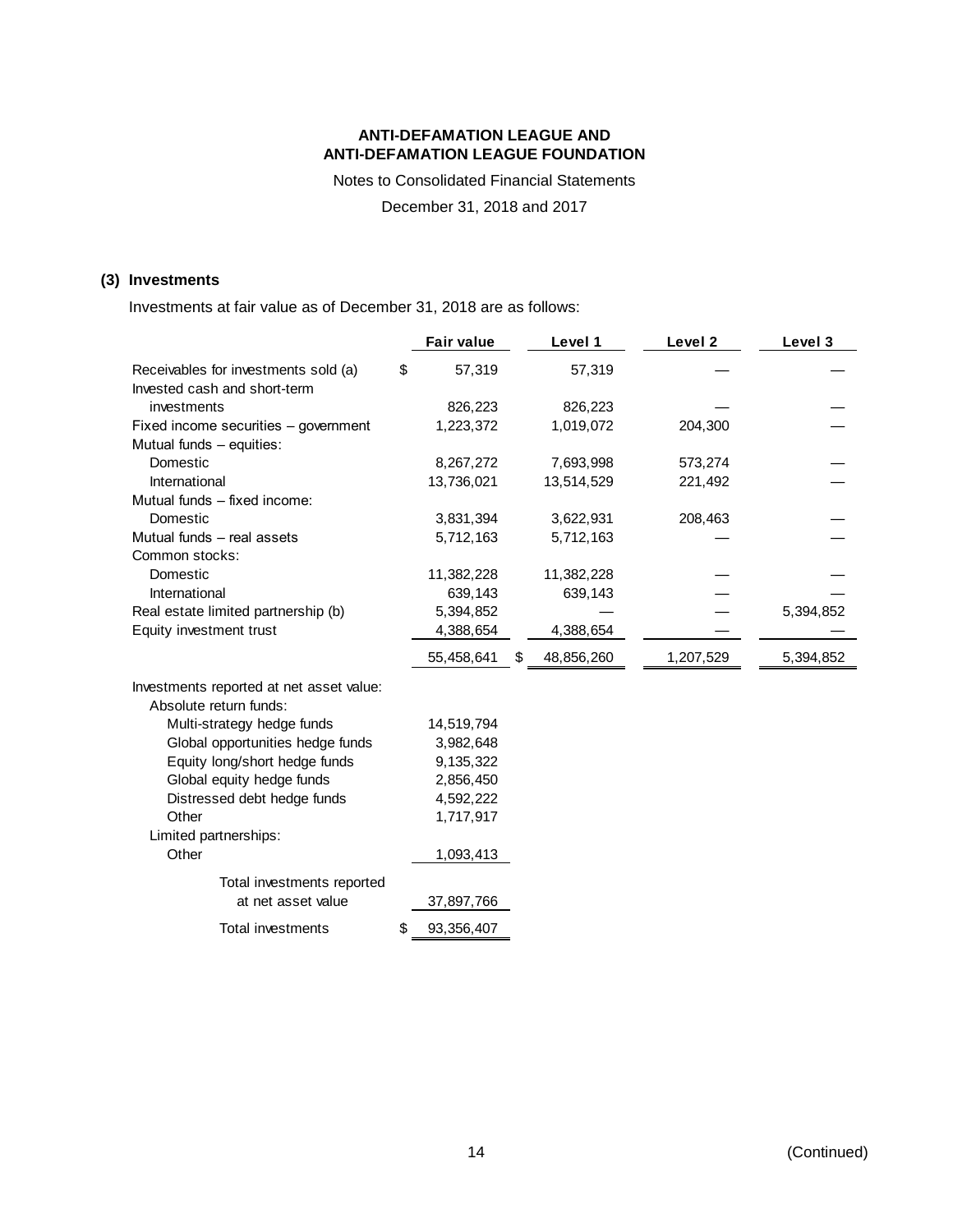Notes to Consolidated Financial Statements

December 31, 2018 and 2017

Investments at fair value as of December 31, 2017 are as follows:

|                                          | <b>Fair value</b> | Level 1          | Level <sub>2</sub> | Level 3   |
|------------------------------------------|-------------------|------------------|--------------------|-----------|
| Receivables for investments sold (a)     | \$<br>91,165      | 91,165           |                    |           |
| Invested cash and short-term             |                   |                  |                    |           |
| investments                              | 926,409           | 926,409          |                    |           |
| Fixed income securities - government     | 1,553,913         | 1,124,613        | 429,300            |           |
| Mutual funds - equities:                 |                   |                  |                    |           |
| Domestic                                 | 8,991,803         | 8,325,972        | 665,831            |           |
| International                            | 16,619,802        | 14,272,878       | 2,346,924          |           |
| Mutual funds - fixed income:             |                   |                  |                    |           |
| Domestic                                 | 10,267,701        | 8,421,176        | 1,846,525          |           |
| Mutual funds - real assets               | 6,229,775         | 6,229,775        |                    |           |
| Common stocks:                           |                   |                  |                    |           |
| Domestic                                 | 13,602,343        | 13,602,343       |                    |           |
| International                            | 709,519           | 709,519          |                    |           |
| Real estate limited partnership (b)      | 6,563,966         |                  |                    | 6,563,966 |
| Equity investment trust                  | 4,911,180         | 4,911,180        |                    |           |
|                                          | 70,467,576        | \$<br>58,615,030 | 5,288,580          | 6,563,966 |
| Investments reported at net asset value: |                   |                  |                    |           |
| Absolute return funds:                   |                   |                  |                    |           |
| Multi-strategy hedge funds               | 14,738,446        |                  |                    |           |
| Global opportunities hedge funds         | 4,511,447         |                  |                    |           |
| Equity long/short hedge funds            | 6,203,279         |                  |                    |           |
| Global equity hedge funds                | 3,375,256         |                  |                    |           |
| Distressed debt hedge funds              | 4,564,169         |                  |                    |           |
| Other                                    | 1,918,343         |                  |                    |           |
| Limited partnerships:                    |                   |                  |                    |           |
| Other                                    | 1,011,993         |                  |                    |           |
| Total investments reported               |                   |                  |                    |           |
| at net asset value                       | 36, 322, 933      |                  |                    |           |
| <b>Total investments</b>                 | \$<br>106,790,509 |                  |                    |           |

- (a) Receivables for investments sold were collected subsequent to year-end.
- (b) Represents a noncontrolling 13.69% interest in a real estate limited partnership which owns a residential apartment building located in Woodland Hills, California. The estimated fair value is based upon an independent appraisal of market value. Distributions are made when investments are realized.

The change in Level 3 investments in 2018 was due to depreciation in the fair value of real estate limited partnerships. The change in Level 3 investments in 2017 was due to the sale of other investments.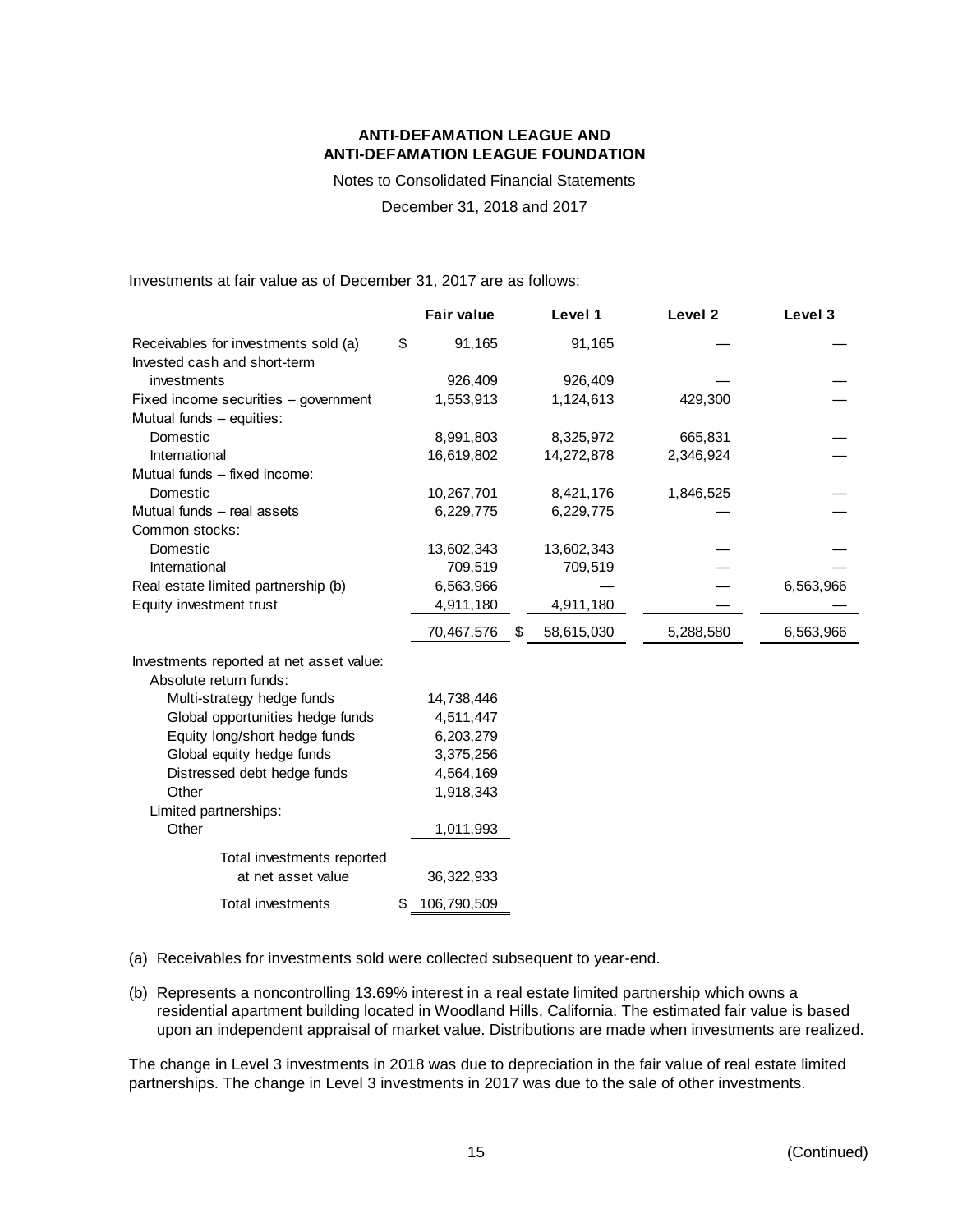Notes to Consolidated Financial Statements December 31, 2018 and 2017

Information with respect to the strategies for investments which are reported at estimated fair value based upon net asset value per share (or its equivalent) is as follows:

**Multi-strategy hedge funds** – includes investments in funds that pursue multiple investment strategies that attempt to diversify risks and reduce volatility. Capital allocated to each of the strategies, as well as geographical areas, varies depending on market opportunities.

**Global opportunities hedge funds** – includes investments in funds that invest primarily in equity securities of Asian-Pacific and emerging market companies. A portion of the investment attempts to focus on event-driven investing while also using other hedging strategies.

**Equity long/short hedge funds** – includes investments in funds that invest both long and short primarily in U.S. equities. Investments are also made in fixed income securities and funds, depending on market conditions and opportunities to increase capital allocation to investments in foreign markets.

**Global equity hedge funds** – includes investments in common stocks of non-U.S. domiciled companies. Investments include both large-cap and small-cap issuers as well as opportunistic exposure to issuers in the emerging markets.

**Distressed debt hedge funds** – includes investments in funds that attempt to invest opportunistically in troubled companies. Investments encompass distressed debt, private equity, real estate, high yield bonds, and a number of hedge fund strategies.

**Other absolute return** – includes investments in funds that invest mainly in private equity, venture capital and income-producing publically traded master limited partnerships.

**Other limited partnerships** – includes investments in a domestic limited partnership, which invests in short-term liquid assets, stocks, and bonds. The partnership may also buy and sell put and call options for hedging purposes.

Information with respect to the redemption provisions of investments reported at net asset value is as follows as of December 31, 2018:

| <b>Redemption period</b>          |    | Amount     |
|-----------------------------------|----|------------|
| Daily with 30 days' notice        | \$ | 2,856,450  |
| Monthly with 30-60 days' notice   |    | 5,992,179  |
| Quarterly with 30-90 days' notice |    | 17,082,313 |
| Annually with 60-95 days' notice  |    | 7,560,811  |
| Semi-Monthly with 5 days' notice  |    | 3,184,847  |
| Closed end*                       |    | 1,221,166  |
| Total                             | S  | 37.897.766 |

\* Distributions are made when investments are realized.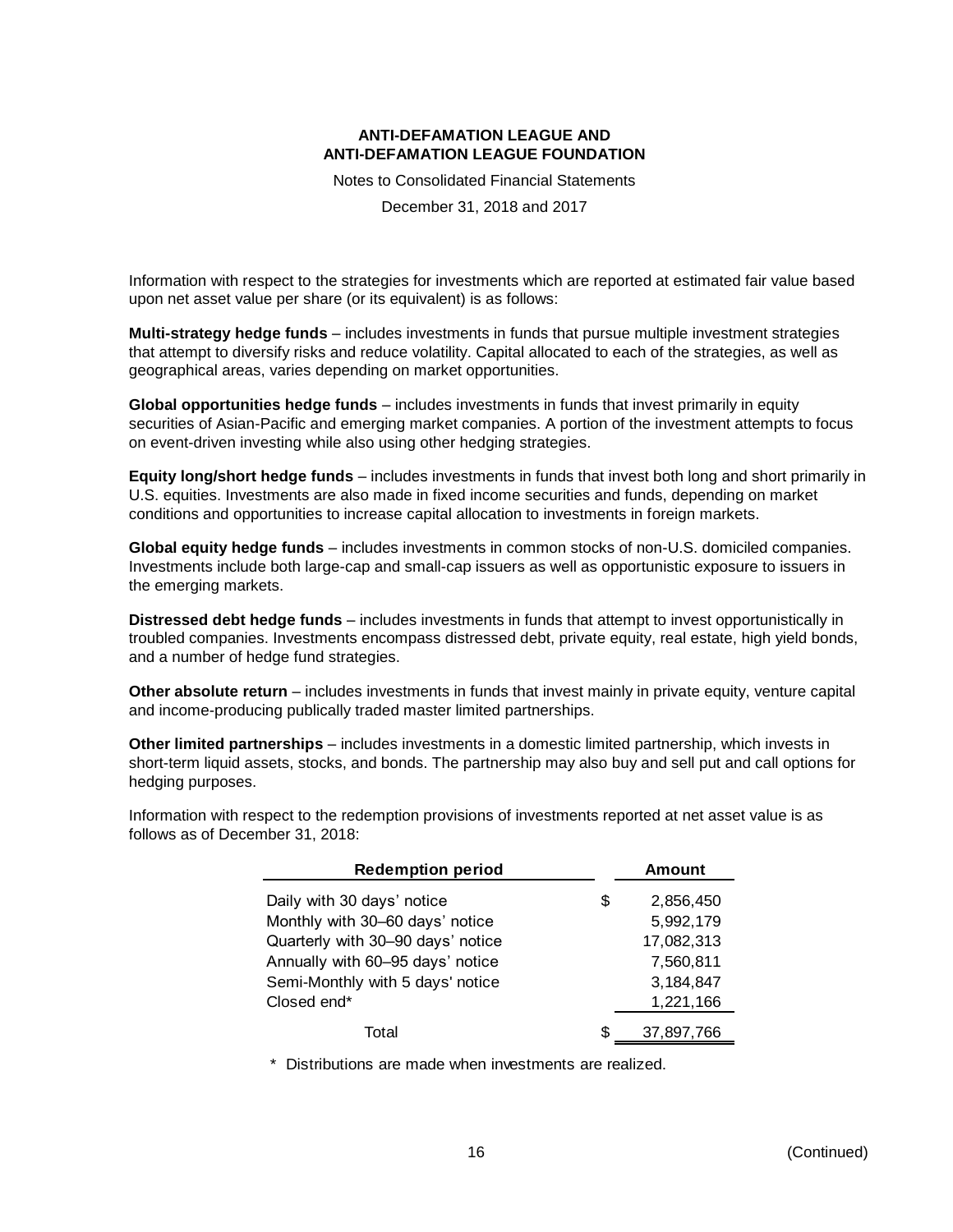Notes to Consolidated Financial Statements

December 31, 2018 and 2017

Investments include charitable trust and annuity funds of approximately \$9.9 million and \$11.8 million at December 31, 2018 and 2017, respectively.

Investment (loss) return for the years ended December 31, 2018 and 2017 is summarized as follows:

|                                                                                                                                                                                     |    | 2018                                | 2017                             |
|-------------------------------------------------------------------------------------------------------------------------------------------------------------------------------------|----|-------------------------------------|----------------------------------|
| Interest and dividends<br>Net (depreciation) appreciation in fair value of investments                                                                                              | \$ | 2,076,259<br>(9,074,047)            | 1,466,423<br>9,851,056           |
| Total investment (loss) return                                                                                                                                                      | S. | (6,997,788)                         | 11,317,479                       |
| Reported in the consolidated statements of activities as follows:<br>Without donor restrictions - operating<br>Without donor restrictions - nonoperating<br>With donor restrictions | \$ | 638,935<br>(494,000)<br>(7,142,723) | 734,584<br>176,557<br>10,406,338 |
| Total investment (loss) return                                                                                                                                                      |    | (6,997,788)                         | 11,317,479                       |

#### **(4) Contributions Receivable**

Contributions receivable at December 31, 2018 and 2017 are scheduled to be collected as follows:

|                                                        | 2018               | 2017          |
|--------------------------------------------------------|--------------------|---------------|
| Within one year                                        | \$<br>18, 137, 382 | 12,500,021    |
| One to five years                                      | 7,639,447          | 3,741,578     |
| More than five years                                   | 522,466            | 679,966       |
|                                                        | 26,299,295         | 16,921,565    |
| Discount to present value at rates from 1.55% to 3.85% | (831,061)          | (522, 451)    |
| Allowance for uncollectible contributions receivable   | (4, 185, 000)      | (4, 275, 000) |
|                                                        | \$<br>21,283,234   | 12, 124, 114  |

In 2018 and 2017, 19% and 12% of contributions receivable is from one donor, respectively.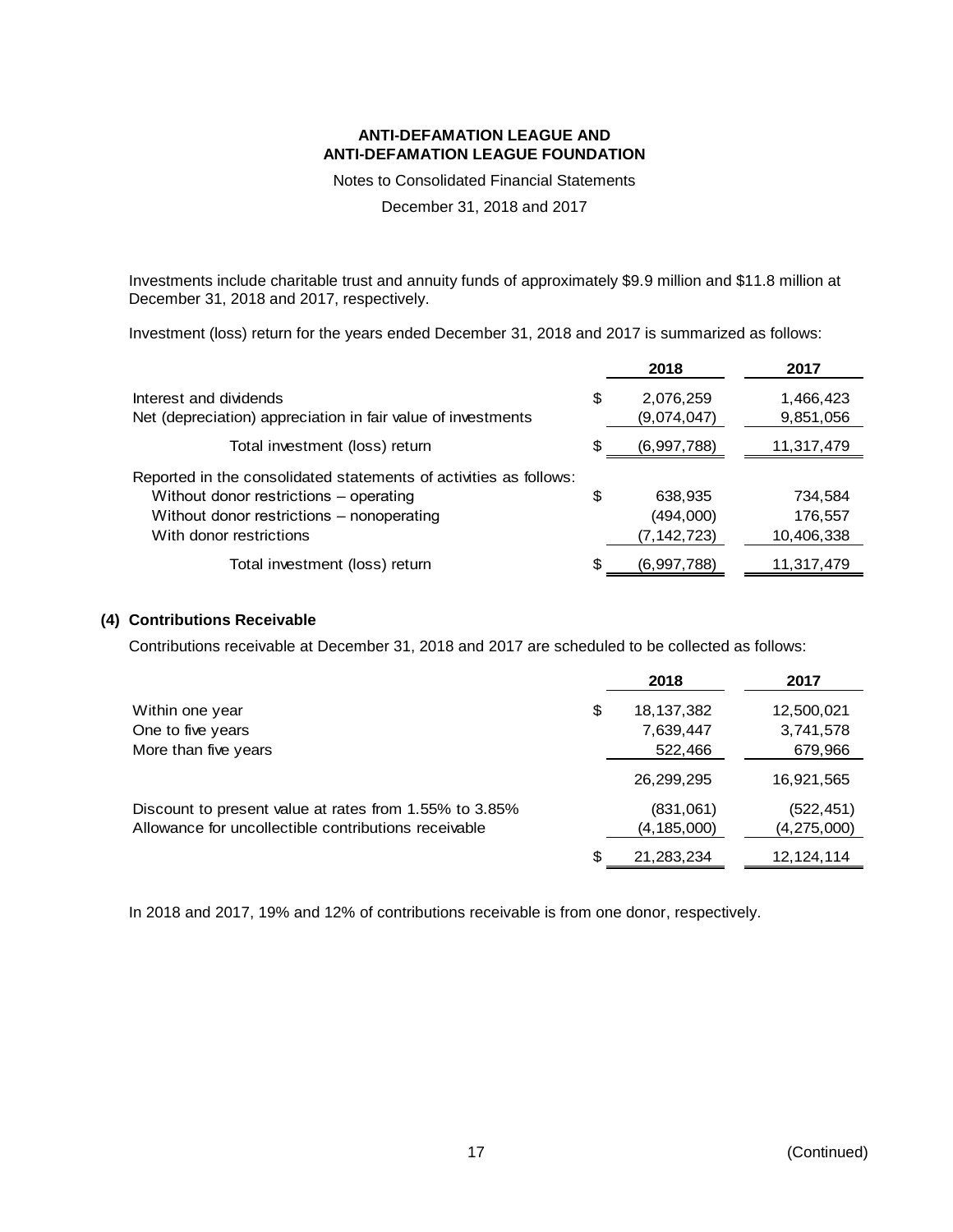Notes to Consolidated Financial Statements

December 31, 2018 and 2017

#### **(5) Property and Equipment**

The components of property and equipment and their estimated useful lives at December 31, 2018 and 2017 are as follows:

|                                                   | 2018         | 2017         | <b>Useful lives</b> |
|---------------------------------------------------|--------------|--------------|---------------------|
| \$<br>Land                                        | 1,150,224    | 1,150,224    | N/A                 |
| <b>Buildings</b>                                  | 4,150,445    | 4,150,445    | 30 years            |
| Leasehold and building improvements               | 16,120,407   | 15,640,285   | $4-10$ years        |
| Furniture and equipment                           | 9,438,319    | 8,204,012    | 3-5 years           |
| Artwork                                           | 197,470      | 197,470      | N/A                 |
| Total                                             | 31,056,865   | 29,342,436   |                     |
| Less accumulated depreciation and<br>amortization | (21,826,654) | (20,207,911) |                     |
| \$<br>Net property and equipment                  | 9,230,211    | 9, 134, 525  |                     |

#### **(6) Employee Benefit Plans**

The Anti-Defamation League Retirement Plan (the Plan) is a qualified, noncontributory defined benefit pension plan sponsored by ADL and is subject to the provisions of the Employee Retirement Income Security Act of 1974, as amended (ERISA).

Effective December 31, 2010, the Plan was amended to freeze benefit accruals and participation under the Plan. The compensation amounts and service period used to calculate benefits were frozen on that date resulting in accrued benefits that will not change over time. As a result, the projected benefit obligation is equal to the accumulated benefit obligation, and there is no service cost recognized as a component of pension cost.

Prior to the Plan's freeze, all ADL employees were eligible to participate in the Plan except for leased employees, as defined under the Internal Revenue Code (Code), and employees who performed services for ADL for a non-U.S. subsidiary or affiliate of ADL. Eligible employees became participants in the Plan on the first day of the month following the period in which they were credited with at least 1,000 service hours. The Plan provides full vesting upon completion of five years of service. On the freeze date, the Plan was closed to new participants.

ADL's funding policy is to satisfy the minimum funding requirements of the Code and ERISA and to satisfy any funding obligations established by the Plan's administrator. For the Plan years ended December 31, 2018 and 2017, ADL's contributions met the minimum funding requirements of ERISA.

The Plan's assets, which are held in trust by Wells Fargo Bank, N.A., as Trustee, are stated at fair value, and alternative investments are reported at net asset value. Plan assets are invested in accordance with the Plan's investment policy that sets forth a framework for the management and oversight of the assets, investment advisors, managers and funds of the Plan.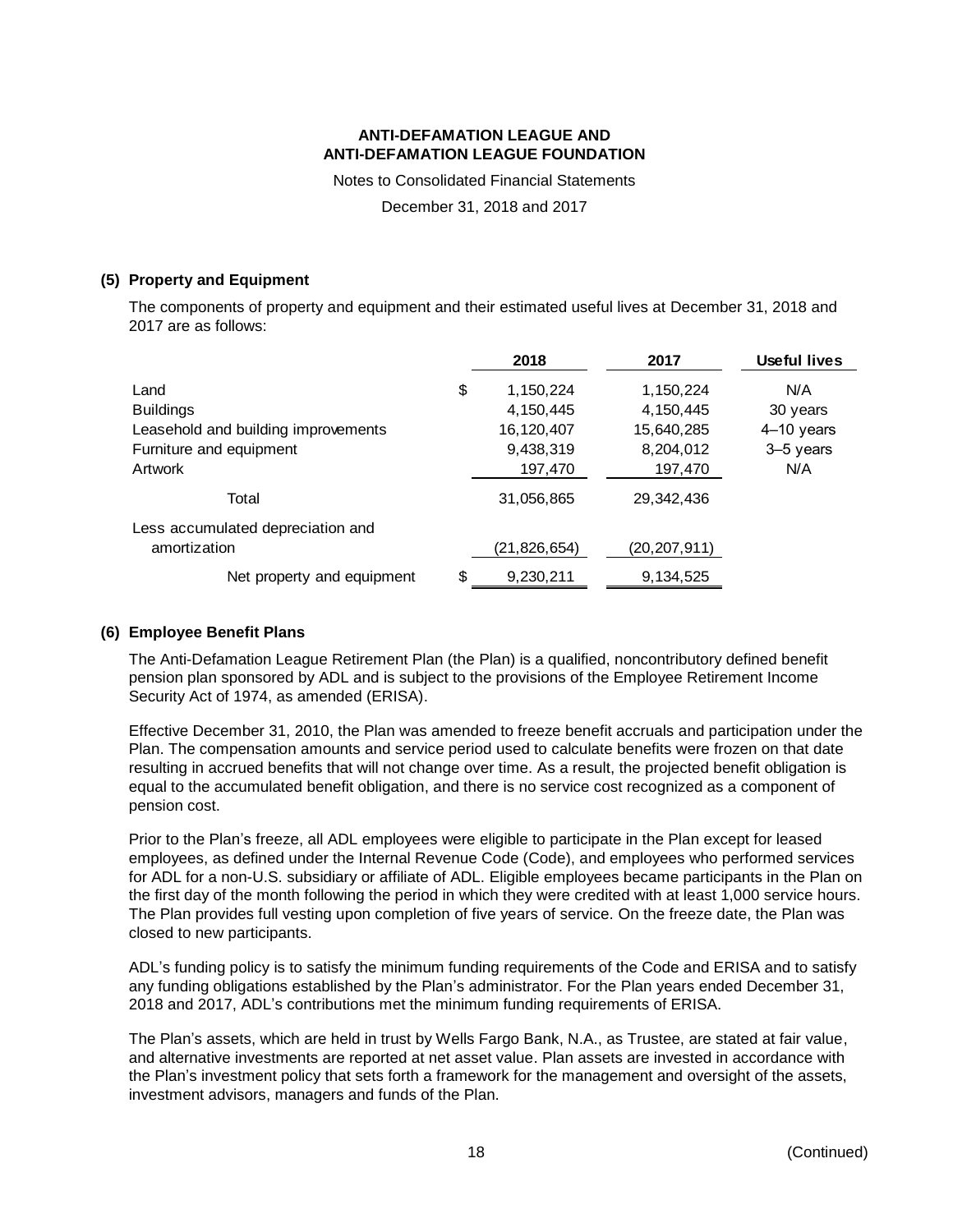Notes to Consolidated Financial Statements

December 31, 2018 and 2017

The following table provides information with respect to the Plan as of December 31, 2018 and 2017 and for the years then ended:

|                                                            |    | 2018       | 2017         |
|------------------------------------------------------------|----|------------|--------------|
| Projected benefit obligation<br>Plan assets, at fair value | \$ | 64,977,611 | 72,032,492   |
|                                                            |    | 38,997,996 | 42,838,068   |
| Unfunded status                                            | S  | 25,979,615 | 29, 194, 424 |
| Net periodic benefit cost                                  | \$ | 519,636    | 620,725      |
| <b>Employer contributions</b>                              |    | 2,383,634  | 1,934,999    |
| Benefits paid                                              |    | 3,726,392  | 3,684,512    |

The discount rate used to determine the pension benefit obligation was 4.15% and 3.49% at December 31, 2018 and 2017, respectively.

Weighted average assumptions used to determine net periodic benefit cost at December 31, 2018 and 2017 were as follows:

|                                | 2018  | 2017  |  |
|--------------------------------|-------|-------|--|
| Discount rate                  | 3.49% | 3.96% |  |
| Expected return on plan assets | 6.50  | 6.50  |  |
| Rate of compensation increases | N/A   | N/A   |  |

As of December 31, 2018, the Plan's targeted and actual asset allocations are as follows:

|                                          | <b>Target</b> | Actual |
|------------------------------------------|---------------|--------|
| Receivables for investments sold         | $0\%$         | $-$ %  |
| Invested cash and short-term investments | $0\% - 5\%$   | 3      |
| Mutual funds – fixed income              | 15% - 45%     | 30     |
| Mutual funds $-$ equities                | $30\% - 50\%$ | 42     |
| Absolute return funds                    | 10%-30%       | 13     |
| Limited partnership – real estate        | $5\% - 15\%$  | 9      |
| Commodities                              | $0\% - 5\%$   | 3      |
| Total                                    |               | 100 %  |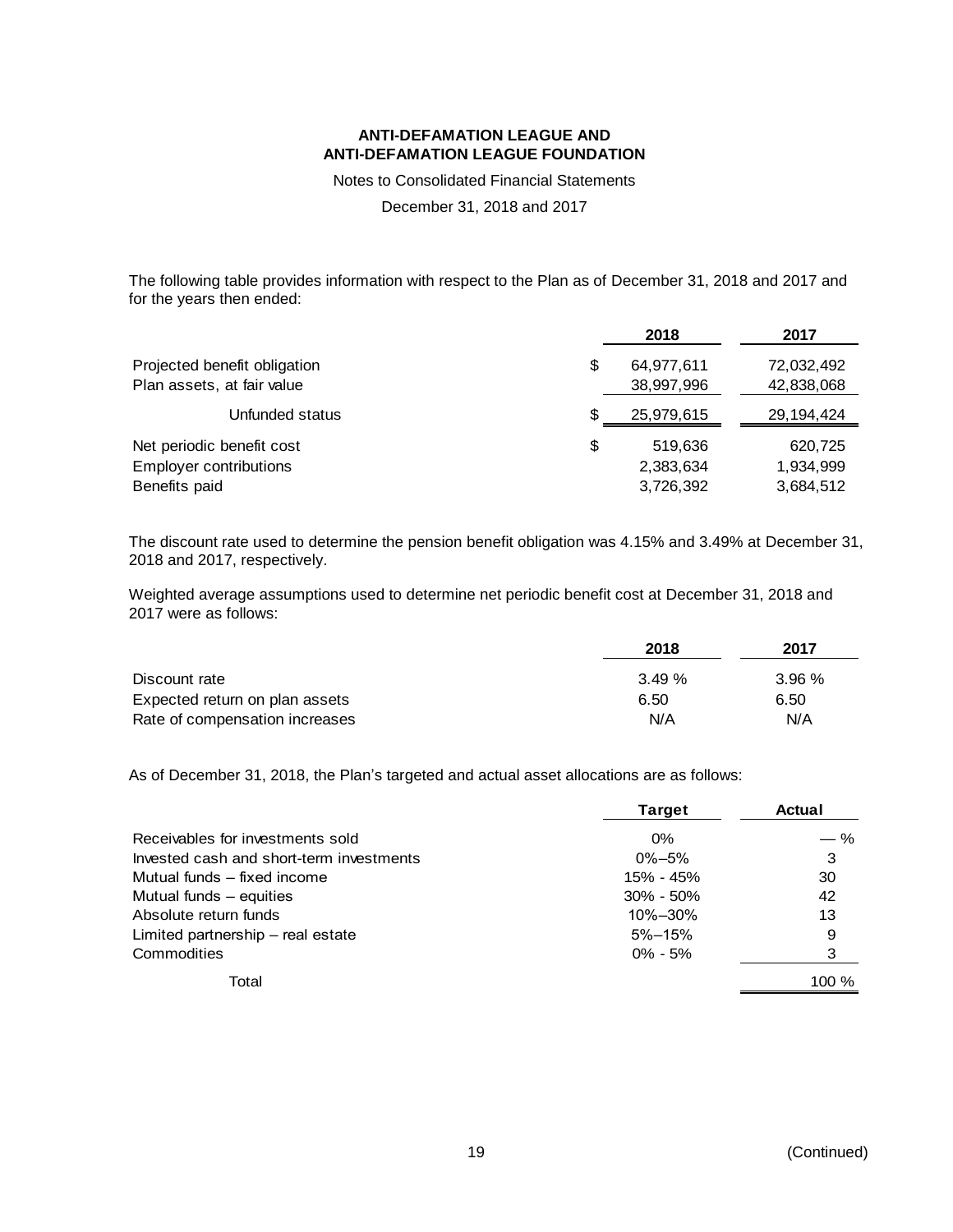Notes to Consolidated Financial Statements

December 31, 2018 and 2017

As of December 31, 2017, the Plan's targeted and actual asset allocations are as follows:

|                                          | <b>Target</b> | <b>Actual</b> |
|------------------------------------------|---------------|---------------|
| Receivables for investments sold         | $0\%$         | 1 %           |
| Invested cash and short-term investments | $0\% - 5\%$   | 3             |
| Mutual funds - fixed income              | 15%-45%       | 27            |
| Mutual funds $-$ equities                | 30%-50%       | 46            |
| Absolute return funds                    | 10%-30%       | 11            |
| Limited partnership – real estate        | $5\% - 15\%$  | 9             |
| Commodities                              | $0\% - 5\%$   | 3             |
| Total                                    |               | $100 \%$      |

The Plan's assets at fair value as of December 31, 2018 are as follows:

|                                          | <b>Fair value</b> |    | Level 1    | Level 2 | Level 3 |
|------------------------------------------|-------------------|----|------------|---------|---------|
| Invested cash and short-term             |                   |    |            |         |         |
| investments                              | \$<br>1,351,300   |    | 1,351,300  |         |         |
| Mutual funds - fixed income:             |                   |    |            |         |         |
| Domestic                                 | 7,241,086         |    | 7,241,086  |         |         |
| International                            | 1,709,675         |    | 1,709,675  |         |         |
| <b>Balanced</b>                          | 2,633,132         |    | 2,633,132  |         |         |
| Mutual funds - equities:                 |                   |    |            |         |         |
| Domestic                                 | 8,027,491         |    | 8,027,491  |         |         |
| International                            | 5,730,245         |    | 5,730,245  |         |         |
| <b>Balanced</b>                          | 2,610,573         |    | 2,610,573  |         |         |
| Commodities trust                        | 1,110,765         |    | 1,110,765  |         |         |
|                                          | 30,414,267        | S. | 30,414,267 |         |         |
| Investments reported at net asset value: |                   |    |            |         |         |
| Multi-strategy hedge fund                | 2,055,896         |    |            |         |         |
| Equity long/short hedge fund             | 2,838,665         |    |            |         |         |
| Limited partnership - real estate        | 3,689,168         |    |            |         |         |
| Total investments reported               |                   |    |            |         |         |
| at net asset value                       | 8,583,729         |    |            |         |         |
| Total investments                        | \$<br>38,997,996  |    |            |         |         |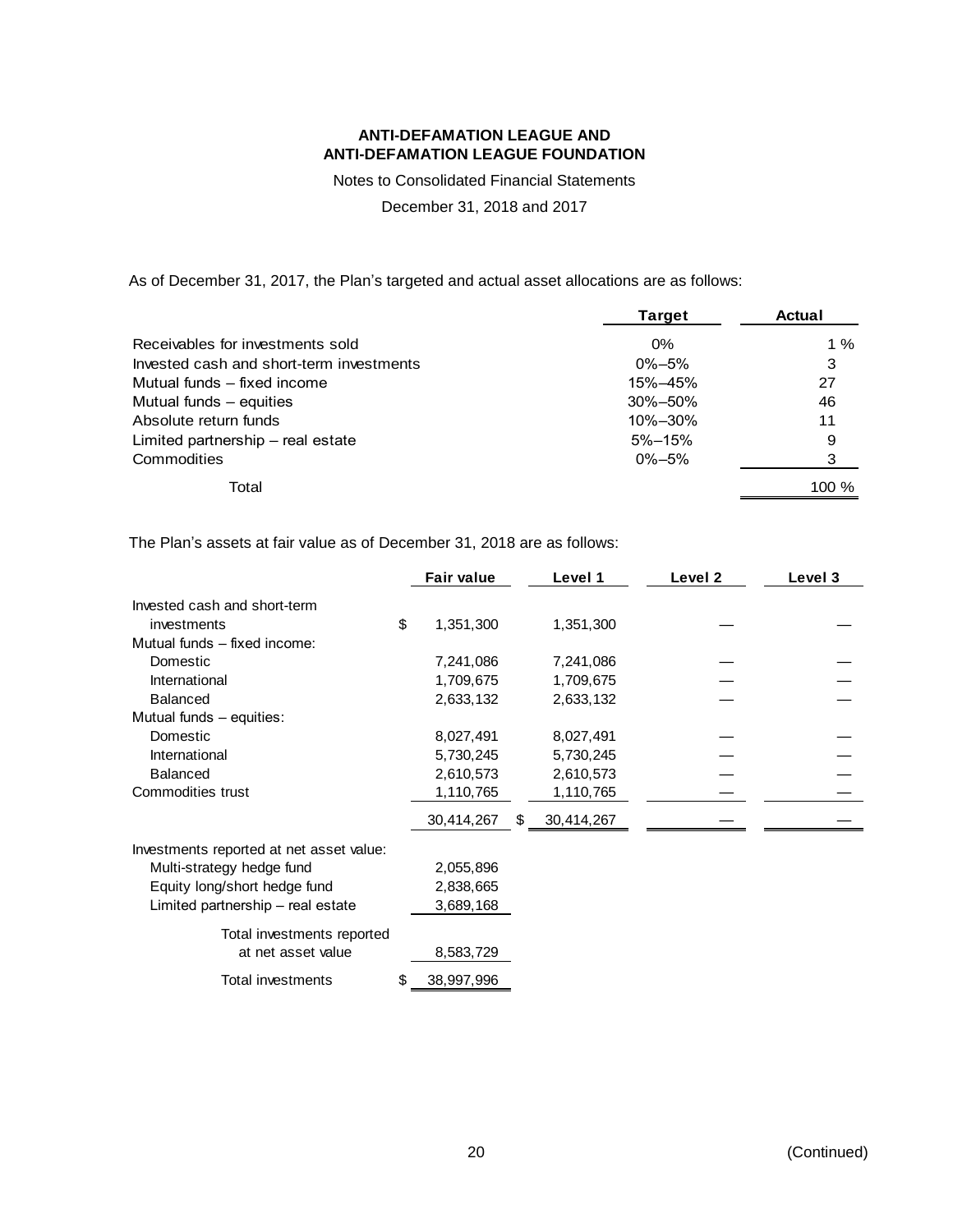Notes to Consolidated Financial Statements

December 31, 2018 and 2017

The Plan's assets at fair value as of December 31, 2017 are as follows:

|                                          | <b>Fair value</b> | Level 1          | Level 2 | Level 3 |
|------------------------------------------|-------------------|------------------|---------|---------|
| Receivable for investments sold          | \$<br>296,633     | 296,633          |         |         |
| Invested cash and short-term             |                   |                  |         |         |
| investments                              | 1,083,465         | 1,083,465        |         |         |
| Mutual funds - fixed income:             |                   |                  |         |         |
| Domestic                                 | 7,282,732         | 7,282,732        |         |         |
| International                            | 1,683,310         | 1,683,310        |         |         |
| <b>Balanced</b>                          | 2,619,340         | 2,619,340        |         |         |
| Mutual funds - equities:                 |                   |                  |         |         |
| Domestic                                 | 8,957,501         | 8,957,501        |         |         |
| International                            | 8,033,212         | 8,033,212        |         |         |
| <b>Balanced</b>                          | 2,820,066         | 2,820,066        |         |         |
| Commodities trust                        | 1,270,400         | 1,270,400        |         |         |
|                                          | 34,046,659        | \$<br>34,046,659 |         |         |
| Investments reported at net asset value: |                   |                  |         |         |
| Multi-strategy hedge fund                | 2,013,312         |                  |         |         |
| Equity long/short hedge fund             | 2,897,368         |                  |         |         |
| Limited partnership – real estate        | 3,880,729         |                  |         |         |
| Total investments reported               |                   |                  |         |         |
| at net asset value                       | 8,791,409         |                  |         |         |
| Total investments                        | \$<br>42,838,068  |                  |         |         |

Information with respect to the strategies of the Plan's investments which are reported at estimated fair value based upon net asset value per share (or its equivalent) is as follows:

**Multi-strategy hedge fund** – a fund that pursues multiple investment strategies that attempt to diversify risks and reduce volatility. Capital allocated to each of the strategies, as well as geographical areas, varies depending on market opportunities.

**Equity long/short hedge fund** – a fund that seeks capital appreciation through investing in investment funds each of which utilizing various investment strategies including leverage.

**Real estate limited partnership** – a fund that invests in real estate securities. Depending on market conditions and opportunities, investments can shift between geographical regions in an attempt to enhance returns.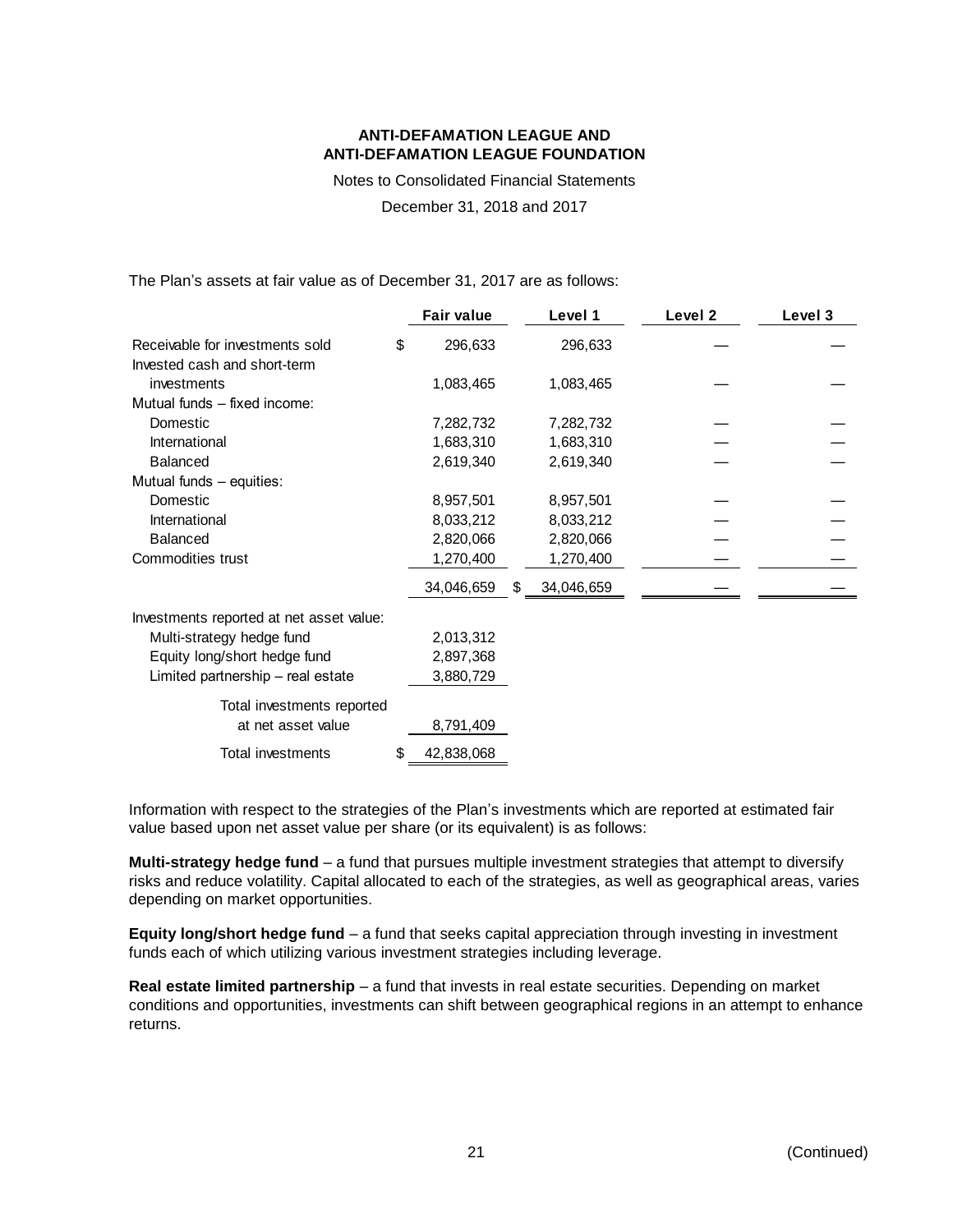Notes to Consolidated Financial Statements

December 31, 2018 and 2017

Information with respect to the redemption provisions of investments reported at net asset value is as follows as of December 31, 2018:

| <b>Redemption period</b>       |     | <b>Amount</b> |
|--------------------------------|-----|---------------|
| Monthly with 15 days' notice   | S   | 3,689,168     |
| Quarterly with 45 days' notice |     | 2,838,665     |
| Quarterly with 65 days' notice |     | 2,055,896     |
| Total                          | \$. | 8,583,729     |

Plan benefits are expected to be paid from the Plan as follows:

| 2019      | \$<br>4,339,000 |
|-----------|-----------------|
| 2020      | 4,322,000       |
| 2021      | 4,263,000       |
| 2022      | 4,276,000       |
| 2023      | 4,219,000       |
| 2024–2028 | 20,264,000      |
|           |                 |

ADL expects to contribute \$2,333,000 to the Plan during the year ended December 31, 2019.

As of December 31, 2018 and 2017, amounts charged to net assets without donor restrictions but not yet recognized as a component of net periodic benefit cost total \$33,908,985 and \$35,259,796, respectively. The estimated net actuarial loss that will be amortized into net periodic benefit cost during 2019 is \$855,939.

ADL offers a defined contribution plan, the Anti-Defamation League 403(b) Defined Contribution Plan (403(b) Plan), which was established on January 1, 2012 pursuant to Section 403(b) of the Code. The 403(b) Plan covers all eligible employees of ADL and is subject to the provisions of ERISA. Employees are immediately eligible to participate in the 403(b) Plan for the purposes of making employee elective deferral contributions up to the maximum permitted under the Code. To be eligible to receive employer matching and non-matching contributions, participants must have completed one year of service with ADL.

ADL makes an annual non-matching contribution on behalf of each participant who is eligible for such contribution. For the years ended December 31, 2018 and 2017, the employer non-matching contribution was equal to 1% of eligible employees' compensation (as defined). Effective January 1, 2017, the 403(b) Plan was amended to include a provision for employer matching contributions, which are made to participants' accounts on a bi-weekly payroll basis. For the years ended December 31, 2018 and 2017, ADL matched 25% of the first 6% of eligible compensation that a participant contributed to the 403(b) Plan. Participants are 100% vested in the employer contribution (non-matching and matching contributions) after three years of credited service.

For the years ended December 31, 2018 and 2017, ADL made contributions (non-matching and matching) totaling \$594,000 and \$545,000, respectively.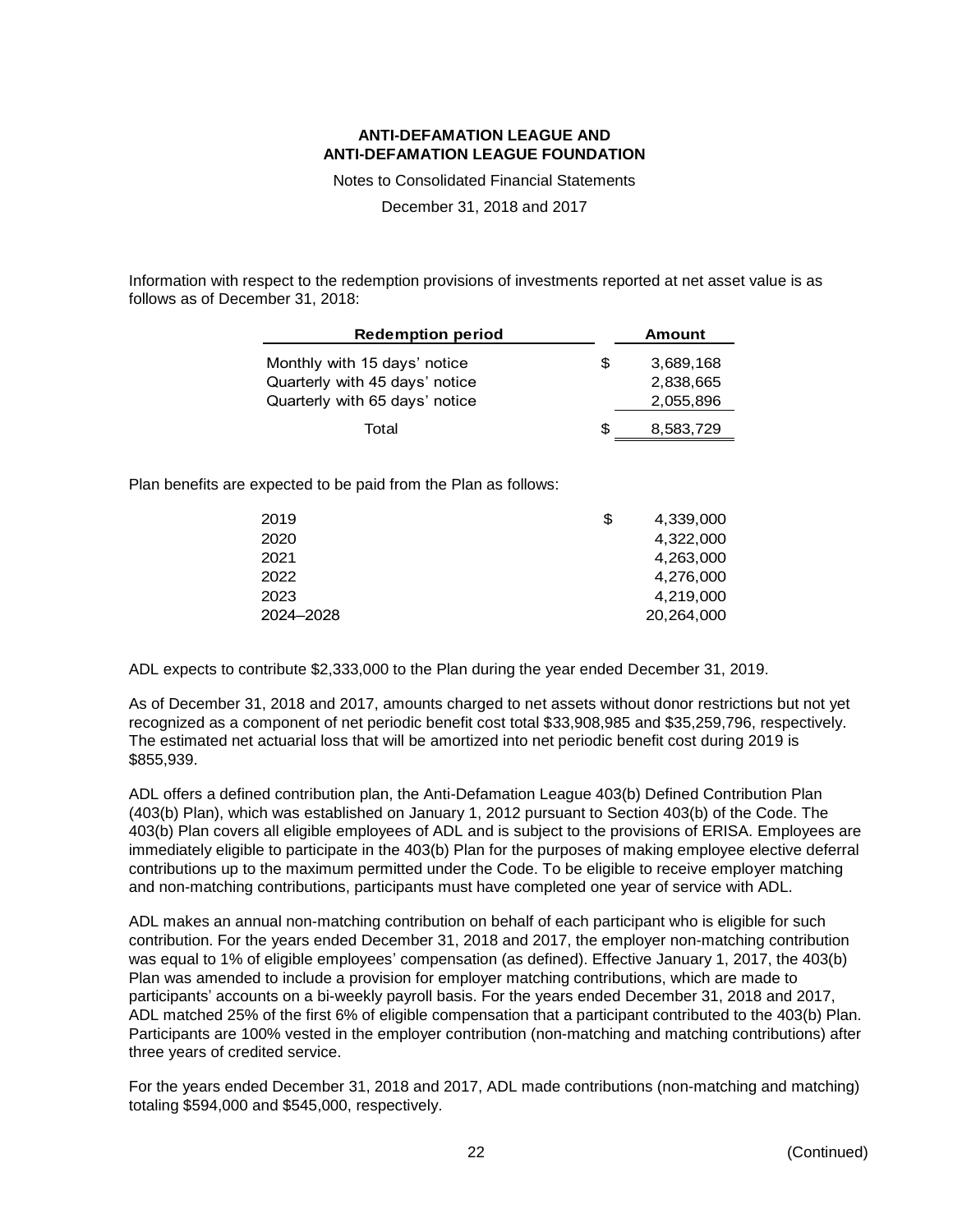Notes to Consolidated Financial Statements

December 31, 2018 and 2017

Long-term pension obligations also include amounts for a supplemental pension arrangement with a former key employee.

### **(7) Net Assets**

Net assets with purpose or time restrictions at December 31, 2018 and 2017 include the following restrictions:

|                                                            | 2018             | 2017       |
|------------------------------------------------------------|------------------|------------|
| Regional operations                                        | \$<br>3,845,585  | 3,860,665  |
| Education                                                  | 9,364,459        | 7,931,098  |
| Policy and programs                                        | 2,838,616        | 2,925,581  |
| International affairs and interfaith programs              | 126,852          | 1,067,552  |
| Leadership                                                 | 47,451           | 153,505    |
| Public awareness                                           | 236,550          | 250,000    |
| Appropriated endowment gains for the general activities of |                  |            |
| ADL                                                        | 304,398          | 550,442    |
| Future periods                                             | 4,266,712        | 6,459,190  |
|                                                            | \$<br>21,030,623 | 23,198,033 |

Net assets with donor restrictions at December 31, 2018 and 2017 that are restricted to investment in perpetuity, the income from which is expendable to support the following:

|                                               |    | 2018       | 2017       |
|-----------------------------------------------|----|------------|------------|
| Regional operations                           | \$ | 15,344,428 | 16,594,248 |
| Education                                     |    | 20,308,364 | 13,729,757 |
| Policy and programs                           |    | 4,062,763  | 4,792,777  |
| International affairs and interfaith programs |    | 1,145,106  | 6,856,199  |
| Leadership                                    |    | 4,770,835  | 4,016,054  |
| General activities of ADL                     |    | 27,379,719 | 31,139,529 |
|                                               | S  | 73,011,215 | 77,128,564 |

ADL's endowment, held entirely by the Foundation, consists of individual donor-restricted endowment funds established for a variety of purposes. In 2015, ADL established two board-designated endowment funds totaling \$3.5 million. As of December 31, 2018, the value of total board-designated endowments was \$3.3 million.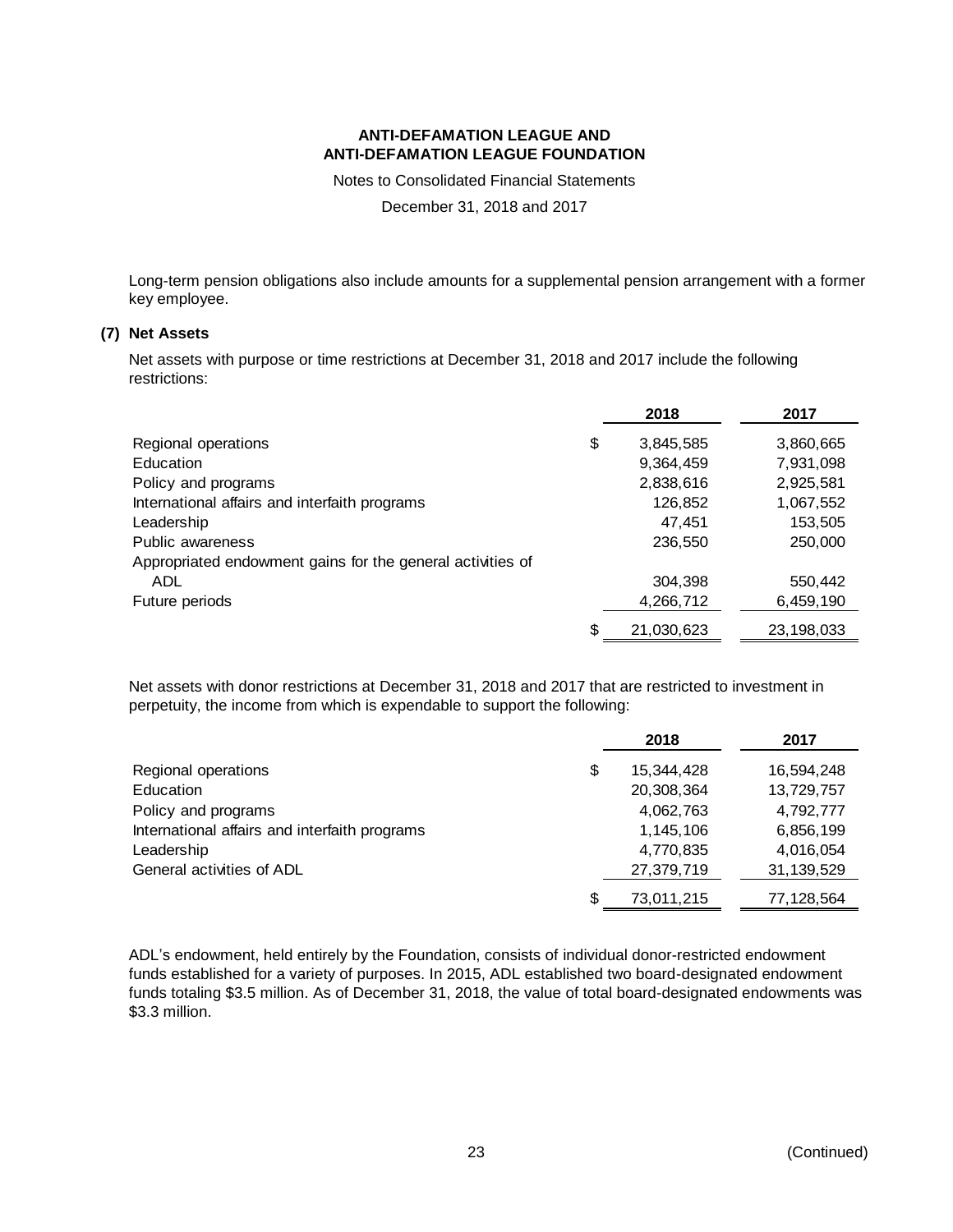Notes to Consolidated Financial Statements

December 31, 2018 and 2017

The following tables present the changes in ADL's donor-restricted endowment funds, inclusive of pledges, for the years ended December 31, 2018 and 2017:

|                                |                                      | 2018                       |             |
|--------------------------------|--------------------------------------|----------------------------|-------------|
|                                | <b>Without donor</b><br>restrictions | With donor<br>restrictions | Total       |
| Endowment net assets at        |                                      |                            |             |
| December 31, 2017              | \$<br>3,763,860                      | 77,128,564                 | 80,892,424  |
| Investment income              | 63,289                               | 1,227,777                  | 1,291,066   |
| Net depreciation (realized and |                                      |                            |             |
| unrealized)                    | (369, 174)                           | (7, 255, 613)              | (7,624,787) |
| Contributions                  |                                      | 5,108,879                  | 5,108,879   |
| Appropriation for expenditure  | (188,193)                            | (3, 198, 392)              | (3,386,585) |
| Endowment net assets at        |                                      |                            |             |
| December 31, 2018              | \$<br>3,269,782                      | 73,011,215                 | 76,280,997  |

|                                |                                      | 2017                       |             |
|--------------------------------|--------------------------------------|----------------------------|-------------|
|                                | <b>Without donor</b><br>restrictions | With donor<br>restrictions | Total       |
| Endowment net assets at        |                                      |                            |             |
| December 31, 2016, as adjusted | \$<br>3,540,091                      | 72,109,702                 | 75,649,793  |
| Investment income              | 187,728                              | 769,208                    | 956,936     |
| Net appreciation (realized and |                                      |                            |             |
| unrealized), as adjusted       | 240.879                              | 7,335,686                  | 7,576,565   |
| Contributions                  |                                      | 211,460                    | 211,460     |
| Appropriation for expenditure  | (204, 838)                           | (3,202,265)                | (3,407,103) |
| Reclassification of net assets |                                      | (95, 227)                  | (95, 227)   |
| Endowment net assets at        |                                      |                            |             |
| December 31, 2017, as adjusted | \$<br>3,763,860                      | 77,128,564                 | 80,892,424  |

#### *(a) Funds with Deficiencies*

From time to time, the fair value of assets associated with an individual donor-restricted endowment fund may fall below the original value of the fund. Deficiencies of this nature are reported in net assets with donor restrictions in the accompanying consolidated balance sheets. As of December 31, 2018 and 2017, funds with an original gift value of \$54,566,026 and \$5,154,597, respectively, were "underwater" by \$5,140,217 and \$148,670, respectively. The investment policy permits spending of underwater endowments.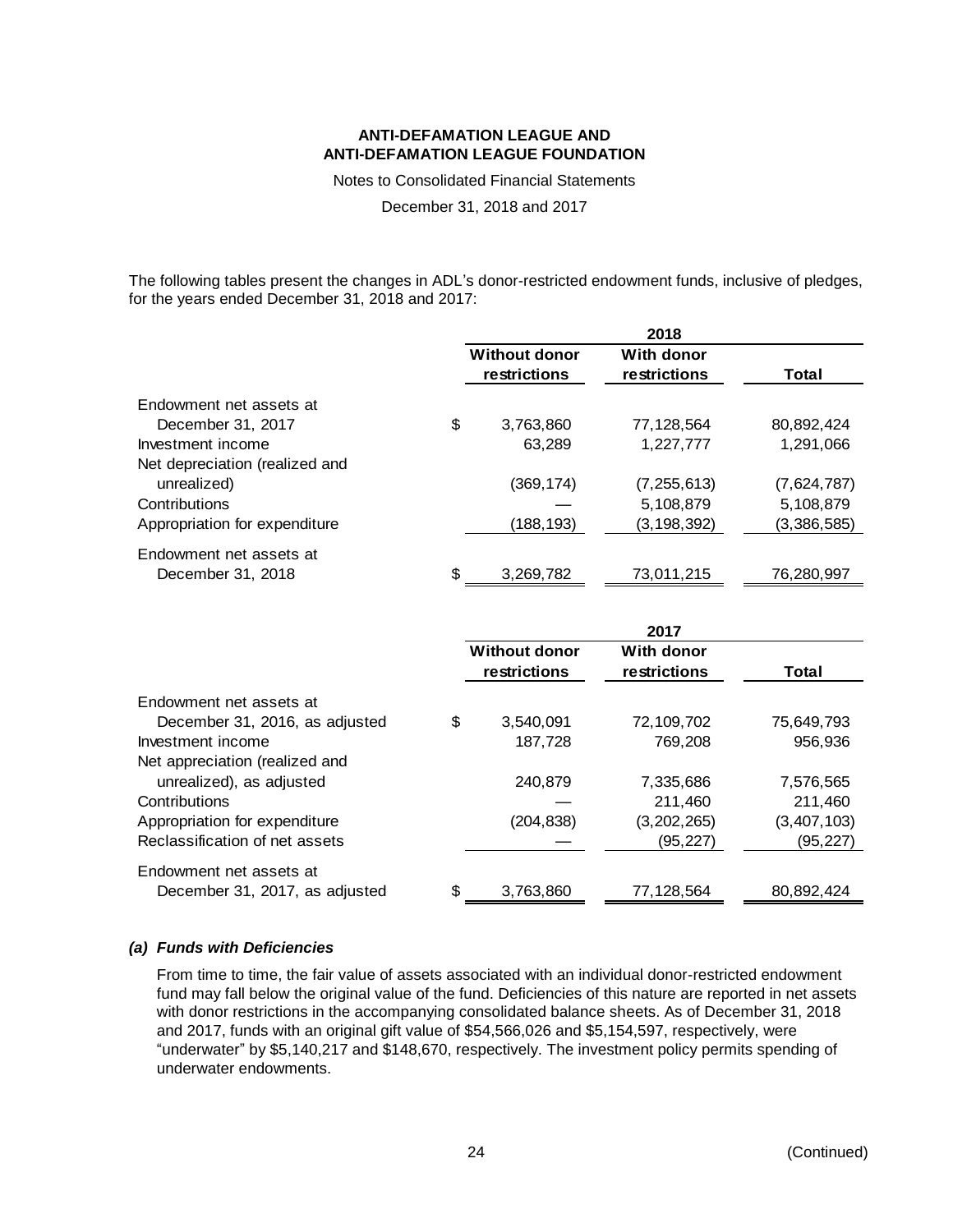Notes to Consolidated Financial Statements December 31, 2018 and 2017

#### *(b) Return Objective and Risk Parameters*

ADL has adopted investment policies for its endowment that attempt to provide a level of support, as determined by ADL's spending policy, while seeking to preserve the real value of the endowment assets over time. ADL relies on a total return strategy under which investment returns are achieved through both appreciation (realized and unrealized) and yield (interest and dividends). Investments are diversified by asset class, as well as by investment manager and style, with a focus on achieving long-term return objectives within prudent risk constraints.

#### *(c) Spending Policy*

The Foundation has a policy of appropriating investment return on the endowment funds for spending at a rate of 5% of the fair value of the endowment, unless otherwise explicitly stipulated by the donor.

#### *(d) Change in Donor Designations*

Reclassifications of net assets in 2017 includes releases of restrictions from donors and other adjustments to net assets based upon review of gift instruments.

#### **(8) Commitments and Contingencies**

#### *(a) Operating Leases*

ADL occupies its National and New York regional office space in New York City under a lease agreement that expires in 2027. The agreement includes landlord incentives, escalation clauses, and a renewal option. Office space occupied by ADL's other regional offices is under lease agreements expiring at various dates through 2029. The leases are accounted for on a straight-line basis. Certain regional office leases include rent escalations and periods of free rent. The deferred landlord incentives (which are being recognized over the life of the lease) and the difference between straight-lining the rental charges and actual payments are reported as deferred rent in the accompanying consolidated balance sheets. Total rent expense approximated \$5.6 million and \$5.7 million for the years ended December 31, 2018 and 2017, respectively. Minimum annual rentals are as follows:

| Year ending December 31: |    |            |
|--------------------------|----|------------|
| 2019                     | \$ | 5,318,000  |
| 2020                     |    | 4,901,000  |
| 2021                     |    | 4,754,000  |
| 2022                     |    | 4,572,000  |
| 2023                     |    | 4,585,000  |
| 2024 and thereafter      |    | 16,150,000 |
|                          | S  | 40.280.000 |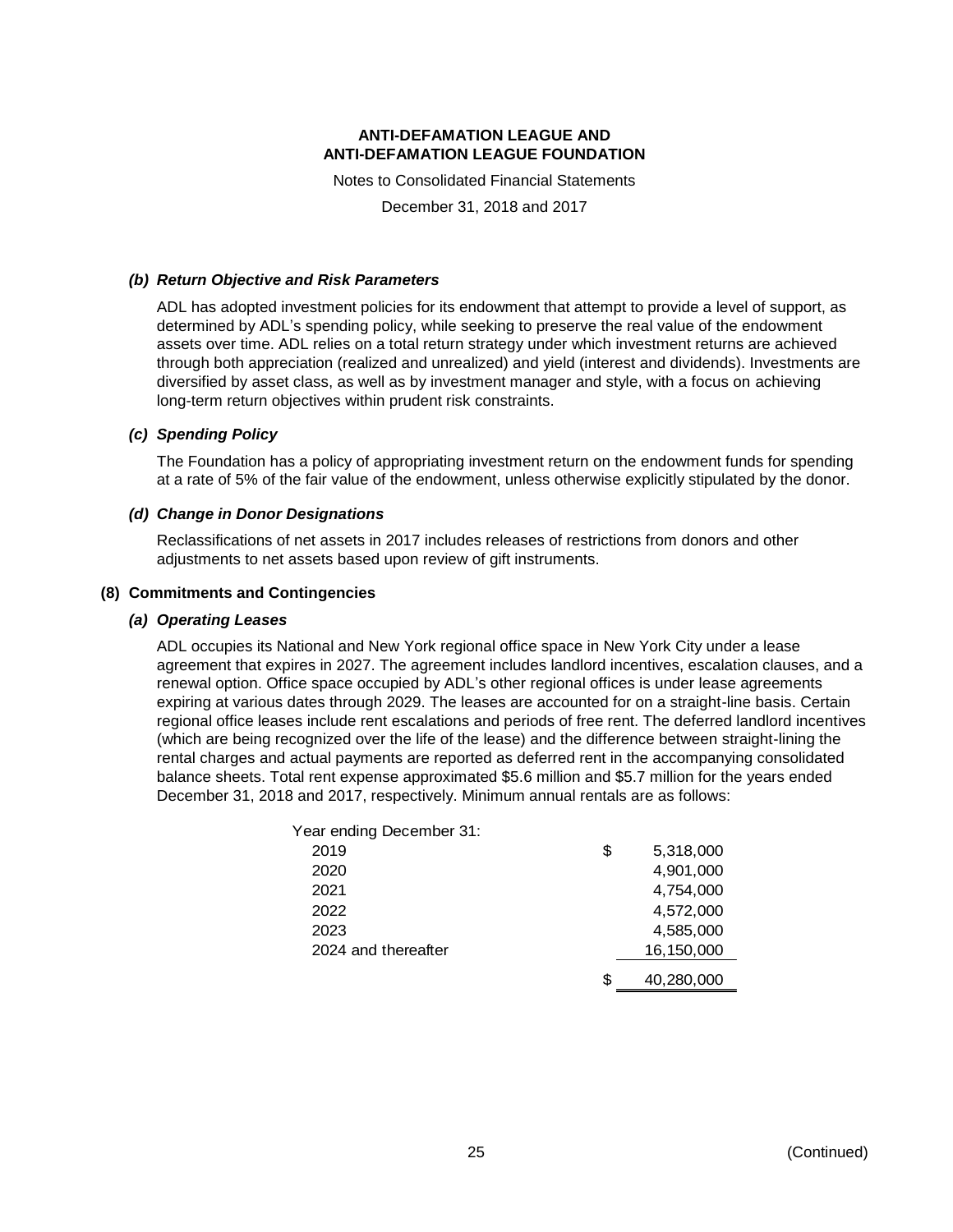Notes to Consolidated Financial Statements

December 31, 2018 and 2017

On October 29, 2015, the League entered into an 11-year sublease to rent 6,722 usable square feet of space within its National and New York City regional office beginning January 15, 2016. The lease terms provided for six months of tenant rent abatement. Future minimum rental receipts under the lease are as follows:

| Year ending December 31: |    |           |
|--------------------------|----|-----------|
| 2019                     | \$ | 316,000   |
| 2020                     |    | 316,000   |
| 2021                     |    | 343,000   |
| 2022                     |    | 343,000   |
| 2023                     |    | 343,000   |
| 2024 and thereafter      |    | 1,425,000 |
|                          | S  | 3,086,000 |

#### *(b) Lines of Credit*

The League and the Foundation each had a \$4 million line of credit with a financial institution at December 31, 2017. On July 31, 2018, these lines were replaced by two \$5 million lines of credit with the same financial institution. The interest rate on all borrowings as of July 31, 2018 is LIBOR plus 55 basis points or the prime rate, as selected by ADL. These lines are due March 1, 2020. As of December 31, 2018 and 2017, the League and the Foundation each had an outstanding balance of \$4 million from these lines totaling \$8 million of borrowings under the credit lines. Interest paid as of December 31, 2018 and 2017 was approximately \$209,000 and \$146,000, respectively.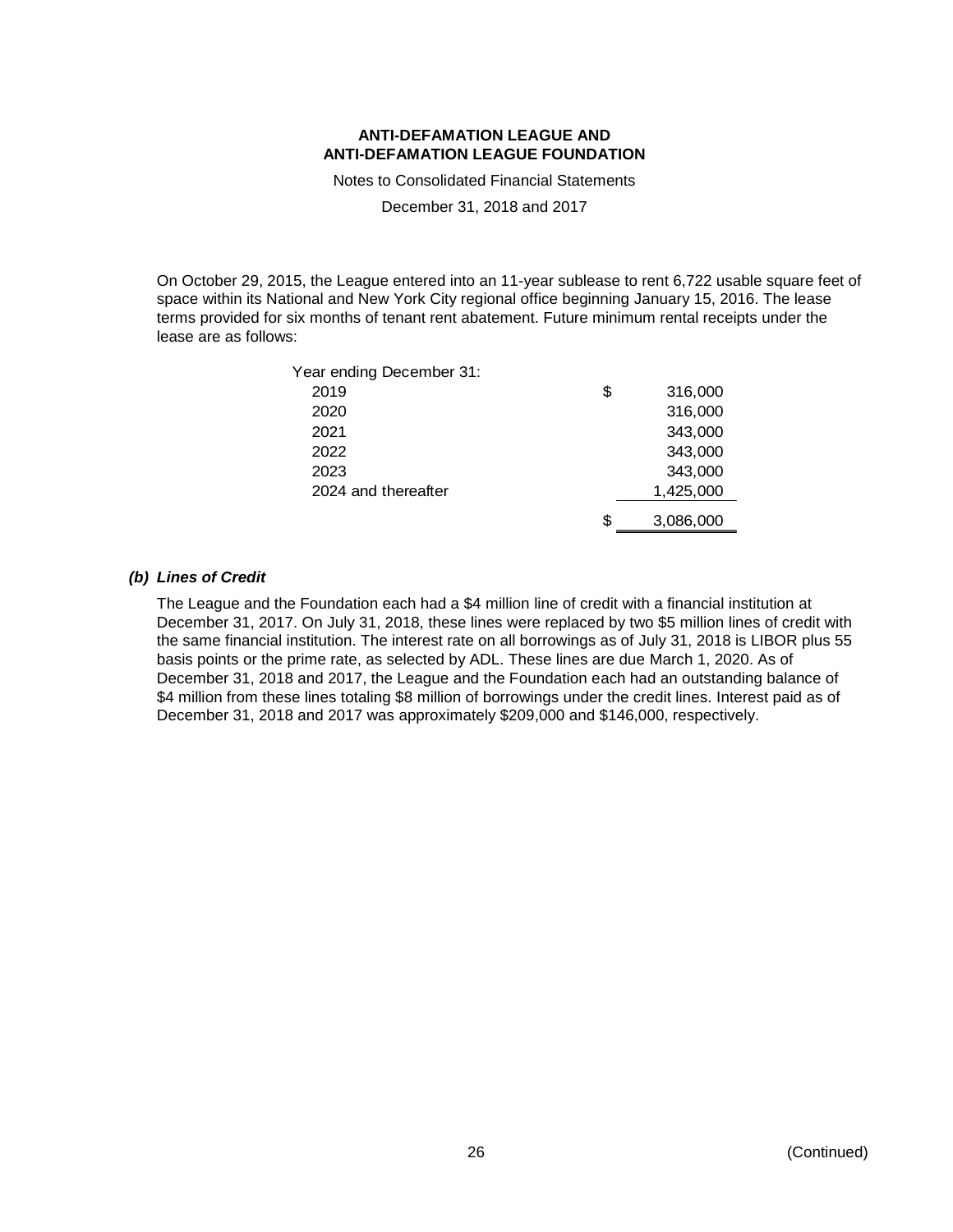Notes to Consolidated Financial Statements

December 31, 2018 and 2017

#### **(9) Liquidity and Availability**

As of December 31, 2018 and 2017, financial assets and liquidity resources available within one year for general expenditure, such as operating expenses, were as follows:

|                                                                                                                                       | 2018             | 2017           |
|---------------------------------------------------------------------------------------------------------------------------------------|------------------|----------------|
| Cash and cash equivalents                                                                                                             | \$<br>20,807,348 | 27,407,035     |
| Contributions receivable, net                                                                                                         | 21,283,234       | 12, 124, 114   |
| Investments                                                                                                                           | 93,356,407       | 106,790,509    |
| Total financial assets available                                                                                                      | 135,446,989      | 146,321,658    |
| Less those unavailable for general expenditure within one year,<br>due to:<br>Restricted by donors with time and purpose restrictions |                  |                |
| that will not be available in the next year                                                                                           | (11, 287, 869)   | (14, 383, 324) |
| Endowment funds                                                                                                                       | (73,011,215)     | (77,128,564)   |
| Total amounts unavailable for general                                                                                                 |                  |                |
| expenditures within one year                                                                                                          | (84, 299, 084)   | (91, 511, 888) |
| Less amounts unavailable to management without board's                                                                                |                  |                |
| approval that are board-designated                                                                                                    | (3,269,782)      | (3,763,860)    |
| Add subsequent year's endowment payout available for<br>general expenditures                                                          | 3,005,756        | 2,859,189      |
| Add liquidity resources from bank lines of credit                                                                                     | 2,000,000        |                |
| Total financial assets and liquidity resources available                                                                              |                  |                |
| within one year                                                                                                                       | \$<br>52,883,879 | 53,905,099     |

ADL's cash flows have seasonal variations during the year attributable to a concentration of contributions received at year-end. To manage liquidity, ADL maintains lines of credit that are drawn upon as needed during the year to manage cash flows. Amounts outstanding under these lines of credit were \$8,000,000 as of December 31, 2018 and 2017. See note 8(b) for a description of the lines of credit. In addition, ADL manages its liquidity by developing and adopting annual operating and capital budgets that provide sufficient funds for general expenditures. Regular, monthly actual-to-budget comparison reporting at the department level and quarterly comparison reporting to actual and current budget occur.

#### **(10) Subsequent Events**

In connection with the preparation of the consolidated financial statements, ADL evaluated events after the balance sheet date of December 31, 2018 through August 13, 2019, which was the date the consolidated financial statements were available to be issued. ADL determined that no matters are required to be disclosed.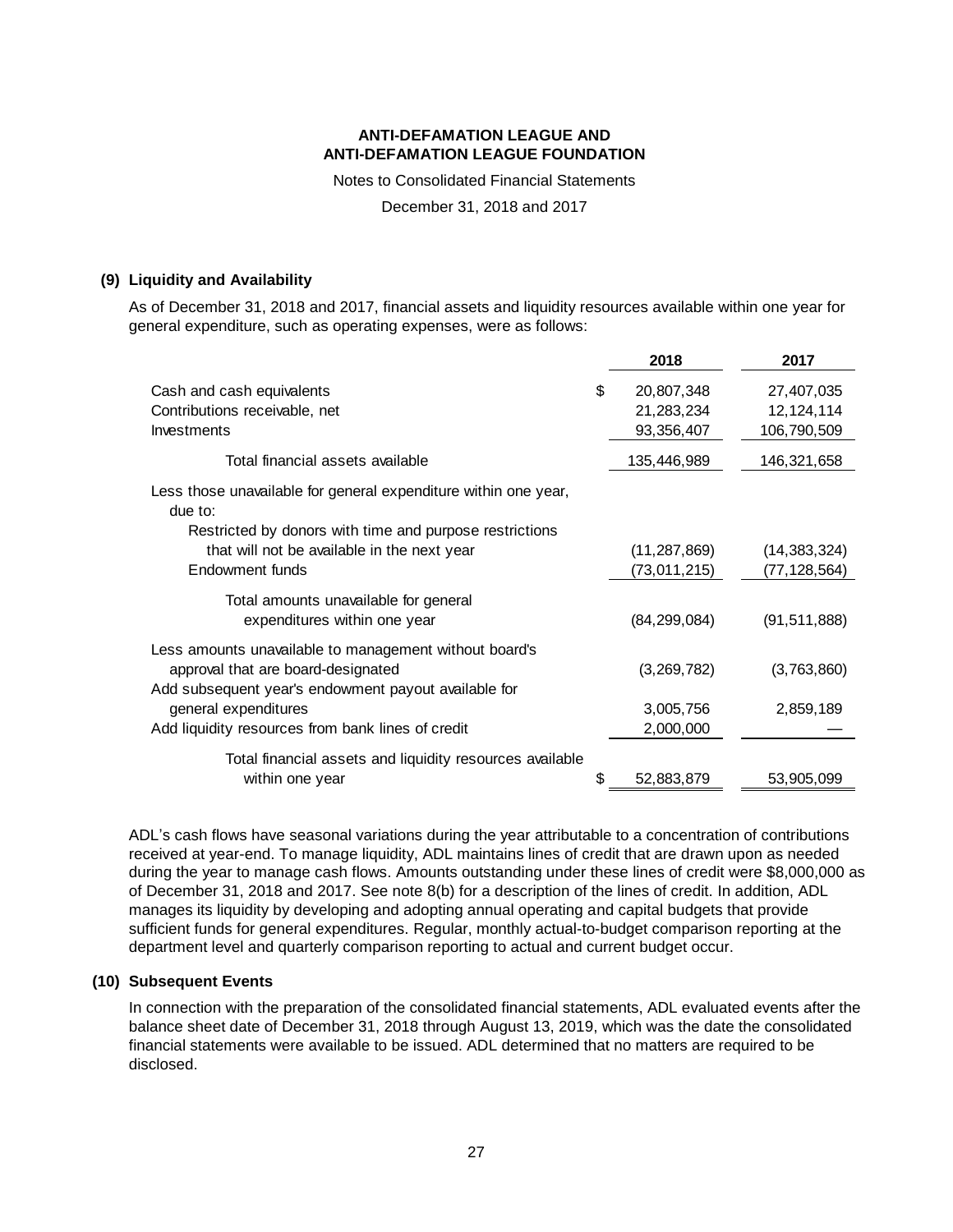**Schedule 1**

#### **ANTI-DEFAMATION LEAGUE AND ANTI-DEFAMATION LEAGUE FOUNDATION**

Consolidating Balance Sheet

December 31, 2018

| <b>Assets</b>                                                                                                                                                                                                                     | League                                                                          | <b>Foundation</b>                                               | <b>Eliminations</b> | <b>Consolidated</b><br>total                                     |
|-----------------------------------------------------------------------------------------------------------------------------------------------------------------------------------------------------------------------------------|---------------------------------------------------------------------------------|-----------------------------------------------------------------|---------------------|------------------------------------------------------------------|
| Cash and cash equivalents<br>Contributions receivable, net<br>Prepaid expenses and other assets<br>Investments<br>Property and equipment, net<br>Due from the Foundation                                                          | \$<br>16,845,796<br>9,205,636<br>1,166,312<br>319,299<br>7,405,064<br>3,481,122 | 3,961,552<br>12,077,598<br>2,910,080<br>93,037,108<br>1,825,147 | (3,481,122)         | 20,807,348<br>21,283,234<br>4,076,392<br>93,356,407<br>9,230,211 |
| <b>Total assets</b>                                                                                                                                                                                                               | \$<br>38,423,229                                                                | 113,811,485                                                     | (3,481,122)         | 148,753,592                                                      |
| <b>Liabilities and Net Assets</b>                                                                                                                                                                                                 |                                                                                 |                                                                 |                     |                                                                  |
| Liabilities:<br>Accounts payable and accrued expenses<br>Borrowings under lines of credit<br>Deferred rent<br>Liabilities under charitable trusts and annuity<br>agreements<br>Long-term pension obligations<br>Due to the League | \$<br>7,269,874<br>4,000,000<br>6,421,886<br>24, 195, 547                       | 699,108<br>4,000,000<br>6,889,012<br>2,597,962<br>3,481,122     | (3,481,122)         | 7,968,982<br>8,000,000<br>6,421,886<br>6,889,012<br>26,793,509   |
| <b>Total liabilities</b>                                                                                                                                                                                                          | 41,887,307                                                                      | 17,667,204                                                      | (3,481,122)         | 56,073,389                                                       |
| Net assets (accumulated deficit):<br>Net assets (deficit) without donor restrictions:<br>Available for operations<br>Long-term pension obligations<br>Board-designated endowment                                                  | 6,714,540<br>(24, 195, 547)                                                     | 15,447,552<br>(2,597,962)<br>3,269,782                          |                     | 22,162,092<br>(26, 793, 509)<br>3,269,782                        |
| Total net assets (deficit), net of<br>long-term pension obligations                                                                                                                                                               | (17, 481, 007)                                                                  | 16,119,372                                                      |                     | (1,361,635)                                                      |
| Net assets with donor restrictions:<br>Purpose restricted<br>Endowment fund                                                                                                                                                       | 14,016,929                                                                      | 7,013,694<br>73,011,215                                         |                     | 21,030,623<br>73,011,215                                         |
| Total net assets with donor restrictions                                                                                                                                                                                          | 14,016,929                                                                      | 80,024,909                                                      |                     | 94,041,838                                                       |
| Total net assets                                                                                                                                                                                                                  | (3,464,078)                                                                     | 96,144,281                                                      |                     | 92,680,203                                                       |
| Total liabilities and net assets                                                                                                                                                                                                  | \$<br>38,423,229                                                                | 113,811,485                                                     | (3,481,122)         | 148,753,592                                                      |

See accompanying independent auditors' report.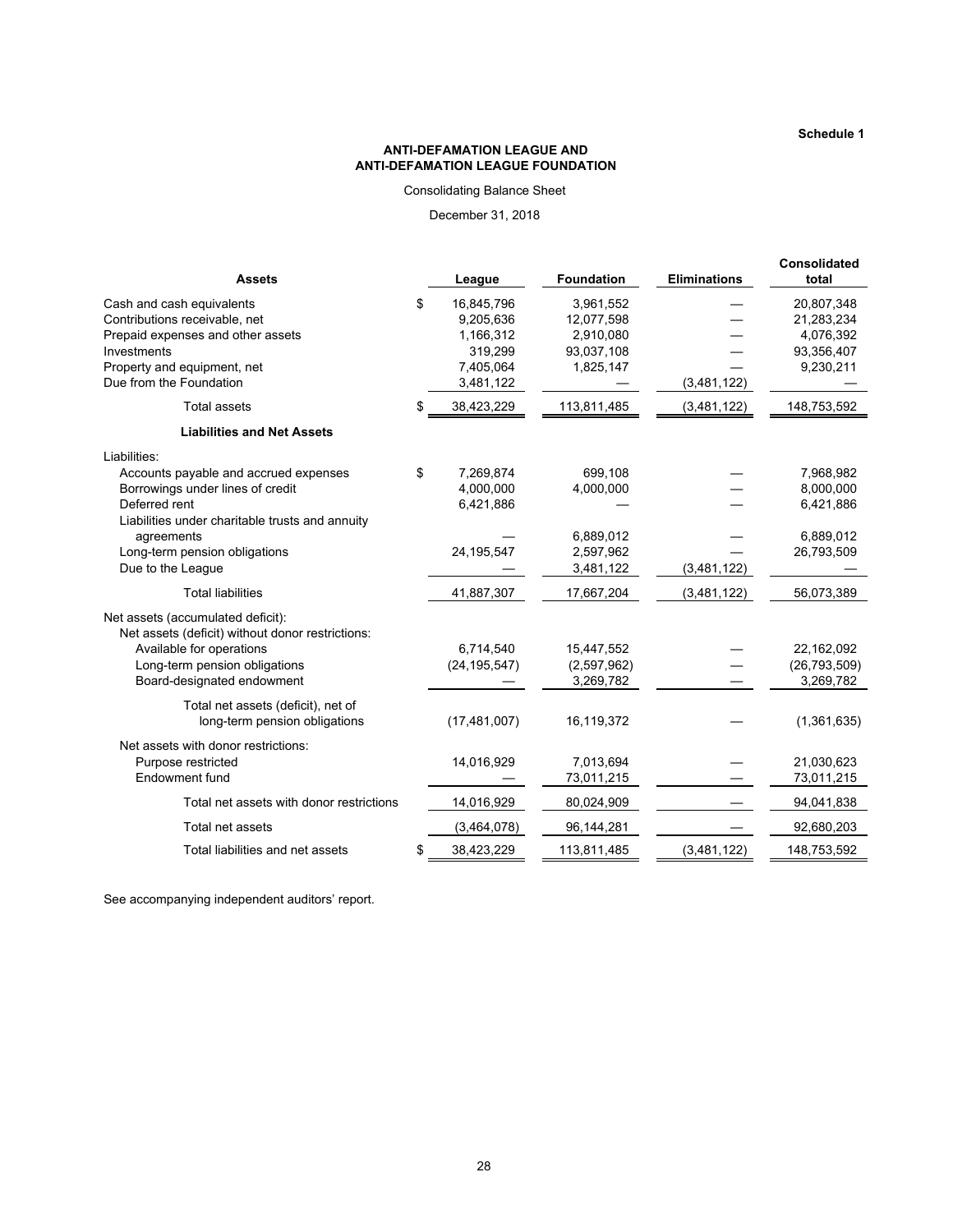**Schedule 2**

#### **ANTI-DEFAMATION LEAGUE AND ANTI-DEFAMATION LEAGUE FOUNDATION**

Consolidating Statement of Activities

Year ended December 31, 2018

|                                                                                                                                                                                                                                       | League                                   | <b>Foundation</b>                                             | <b>Eliminations</b>      | Consolidated<br>total                             |
|---------------------------------------------------------------------------------------------------------------------------------------------------------------------------------------------------------------------------------------|------------------------------------------|---------------------------------------------------------------|--------------------------|---------------------------------------------------|
| Changes in net assets without donor restrictions:                                                                                                                                                                                     |                                          |                                                               |                          |                                                   |
| Operating revenues:<br>Contributions (including the League's special events revenue of \$18,324,000)<br>Less:                                                                                                                         | \$<br>60,936,113                         | 10,776,009                                                    |                          | 71,712,122                                        |
| Provision for uncollectible contributions receivable<br>Direct special events expenses                                                                                                                                                | (1,018,329)<br>(5, 186, 701)             | (127, 400)                                                    |                          | (1, 145, 729)<br>(5, 186, 701)                    |
| Contributions, net                                                                                                                                                                                                                    | 54,731,083                               | 10,648,609                                                    |                          | 65,379,692                                        |
| Rental income from the League<br>Endowment return expended and other investment return<br>Other income<br>Net assets released from restrictions in satisfaction of time and purpose<br>Transfer to the League from the Foundation     | 1,077,549<br>8,290,679<br>10,829,586     | 291,946<br>3,498,124<br>303,831<br>(10,829,586)               | (291, 946)               | 3,498,124<br>1,077,549<br>8,594,510               |
| Total operating revenues                                                                                                                                                                                                              | 74,928,897                               | 3,912,924                                                     | (291, 946)               | 78,549,875                                        |
| Operating expenses:<br>Program services<br>Administration<br>Development                                                                                                                                                              | 55,543,127<br>8,508,007<br>8,488,320     | 1,232,906<br>2,565,431<br>2,708,537                           | (291, 946)               | 56.484.087<br>11,073,438<br>11,196,857            |
| Total operating expenses                                                                                                                                                                                                              | 72,539,454                               | 6,506,874                                                     | (291, 946)               | 78,754,382                                        |
| Excess (deficiency) of operating revenues over operating expenses                                                                                                                                                                     | 2,389,443                                | (2,593,950)                                                   |                          | (204, 507)                                        |
| Nonoperating activities:<br>Investment return greater (less) than amount appropriated<br>Net periodic benefit cost<br>Pension credit other than net periodic benefit cost<br>Other, net<br>Transfer to the League from the Foundation | 78<br>(467, 672)<br>1,215,730<br>241,344 | (494, 078)<br>(51, 964)<br>135,081<br>(47, 579)<br>(241, 344) |                          | (494,000)<br>(519, 636)<br>1,350,811<br>(47, 579) |
| Total nonoperating activities                                                                                                                                                                                                         | 989,480                                  | (699, 884)                                                    |                          | 289,596                                           |
| Increase (decrease) in net assets without donor restrictions                                                                                                                                                                          | 3,378,923                                | (3,293,834)                                                   |                          | 85,089                                            |
| Changes in net assets with donor restrictions:<br>Contributions:<br>Endowment fund contributions<br>Other restricted contributions                                                                                                    | 7,423,051                                | 5,108,879<br>(139, 466)                                       |                          | 5,108,879<br>7,283,585                            |
| Total contributions with donor restrictions                                                                                                                                                                                           | 7,423,051                                | 4,969,413                                                     |                          | 12,392,464                                        |
| Change in the value of charitable trust and annuity agreements<br>Investment loss<br>Net assets released from restrictions:                                                                                                           |                                          | (80, 801)<br>(7, 142, 723)                                    |                          | (80, 801)<br>(7, 142, 723)                        |
| Satisfaction of time and purpose<br>Endowment return appropriated<br>Transfer to the League from the Foundation                                                                                                                       | (8, 290, 679)<br>986,014                 | (303, 831)<br>(2,859,189)<br>(986, 014)                       |                          | (8,594,510)<br>(2,859,189)                        |
| Increase (decrease) in net assets with donor restrictions                                                                                                                                                                             | 118,386                                  | (6,403,145)                                                   | $\overline{\phantom{0}}$ | (6, 284, 759)                                     |
| Increase (decrease) in net assets                                                                                                                                                                                                     | 3,497,309                                | (9,696,979)                                                   |                          | (6, 199, 670)                                     |
| (Accumulated deficit) net assets at beginning of year                                                                                                                                                                                 | (6,961,387)                              | 105,841,260                                                   |                          | 98,879,873                                        |
| (Accumulated deficit) net assets at end of year                                                                                                                                                                                       | \$<br>(3,464,078)                        | 96,144,281                                                    |                          | 92,680,203                                        |

See accompanying independent auditors' report.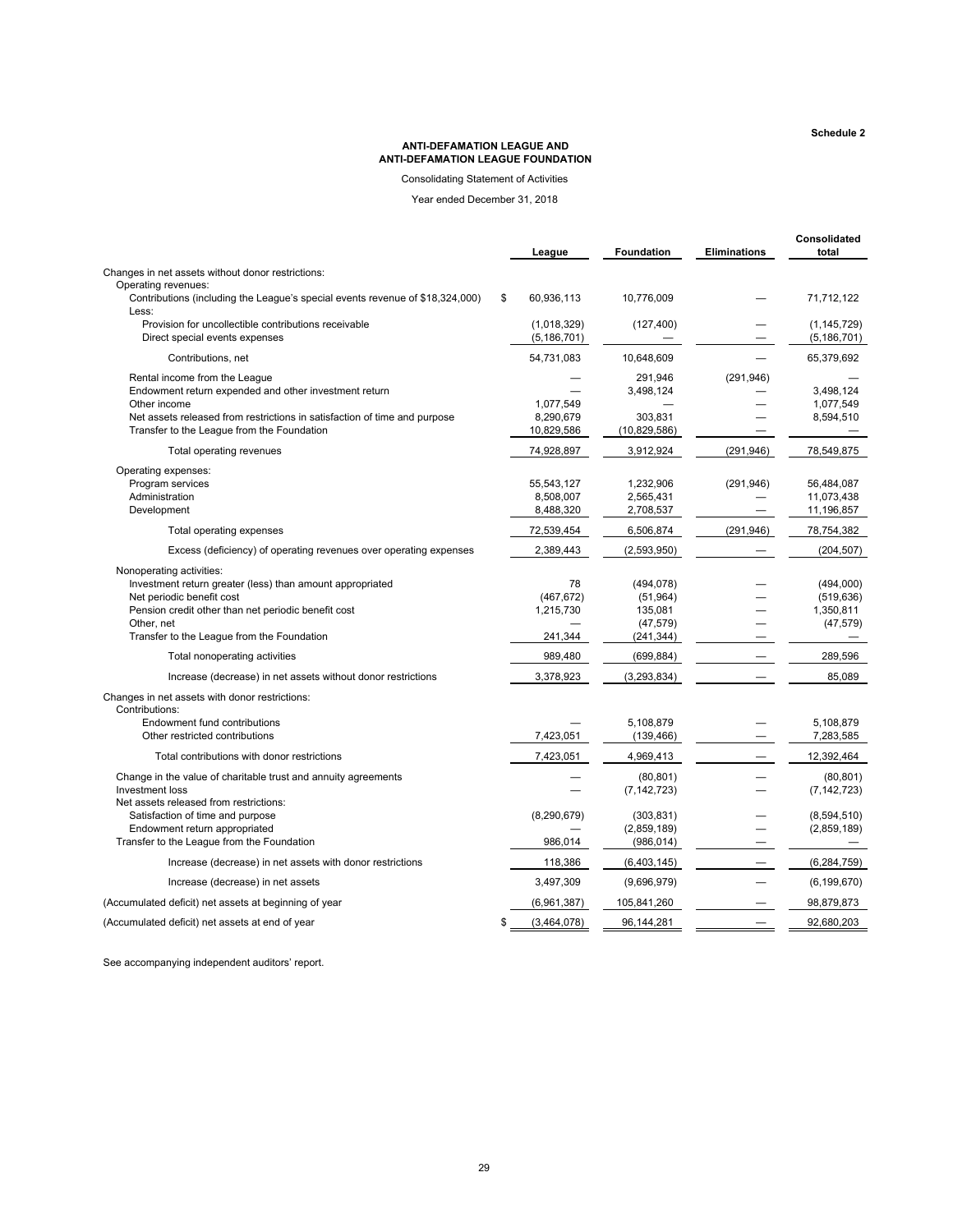#### Consolidating Schedule of Functional Expenses – Operating for Anti-Defamation League

Year ended December 31, 2018

|                                                                                                                                                    | <b>Program services</b>                                            |                                                              |                                                                  |                                                             |                                                           |                                                                 | <b>Supporting services</b>                                           |                                                                  |                                                                 |                                                                     |                                                                          |
|----------------------------------------------------------------------------------------------------------------------------------------------------|--------------------------------------------------------------------|--------------------------------------------------------------|------------------------------------------------------------------|-------------------------------------------------------------|-----------------------------------------------------------|-----------------------------------------------------------------|----------------------------------------------------------------------|------------------------------------------------------------------|-----------------------------------------------------------------|---------------------------------------------------------------------|--------------------------------------------------------------------------|
|                                                                                                                                                    | Regional<br>operations                                             | Education                                                    | Policy and<br>programs                                           | International<br>affairs and<br>interfaith<br>programs      | Leadership                                                | <b>Public</b><br>Awareness                                      | Total<br>program<br>services                                         | Administration                                                   | Development                                                     | Total<br>supporting<br>services                                     | Total<br>expenses                                                        |
| Salaries<br>Personnel welfare and other related expenses                                                                                           | 13.654.419<br>3,363,027                                            | 2,139,328<br>573,957                                         | 5,262,629<br>401,056.                                            | 1.422.477<br>335,455                                        | 598,103<br>151,880                                        | 3,151,512<br>724,916                                            | 26.228.468<br>6,550,291                                              | 2.949.831<br>990,635                                             | 3.884.082<br>915,961                                            | 6,833,913<br>1,906,596                                              | 33,062,381<br>8,456,887                                                  |
| Total salaries and related expenses                                                                                                                | 17,017,446                                                         | 2,713,285                                                    | 6,663,685                                                        | 1,757,932                                                   | 749,983                                                   | 3,876,428                                                       | 32,778,759                                                           | 3,940,466                                                        | 4,800,043                                                       | 8,740,509                                                           | 41,519,268                                                               |
| Projects and functions<br>Office services and occupancy<br>Travel, meetings, and conferences<br>Research materials<br>Legal and financial<br>Other | 1,626,780<br>3,685,920<br>1,131,342<br>23,231<br>12,287<br>149,610 | 1,611,640<br>874,336<br>460,625<br>1.387<br>18,975<br>86,872 | 1,333,614<br>2,432,590<br>411,621<br>222,609<br>24,395<br>90,088 | 239,361<br>465,984<br>421,545<br>3,739<br>47,081<br>109,649 | 226,881<br>397,942<br>2,406,428<br>53<br>18,296<br>67,839 | 2,556,876<br>1,393,024<br>111,794<br>45,293<br>12,198<br>42,463 | 7,595,152<br>9,249,796<br>4,943,355<br>296,312<br>133,232<br>546,521 | 584.984<br>2,475,127<br>119,939<br>6,882<br>266,099<br>1,114,510 | 2,026,527<br>1,300,509<br>247,898<br>60,315<br>19,324<br>33,704 | 2,611,511<br>3,775,636<br>367,837<br>67.197<br>285,423<br>1,148,214 | 10,206,663<br>13,025,432<br>5,311,192<br>363,509<br>418,655<br>1,694,735 |
| Total operating expenses                                                                                                                           | 23,646,616                                                         | 5,767,120                                                    | 11,178,602                                                       | 3.045.291                                                   | 3.867.422                                                 | 8,038,076                                                       | 55.543.127                                                           | 8.508.007                                                        | 8,488,320                                                       | 16,996,327                                                          | 72.539.454                                                               |

See accompanying independent auditors' report.

**Schedule 3**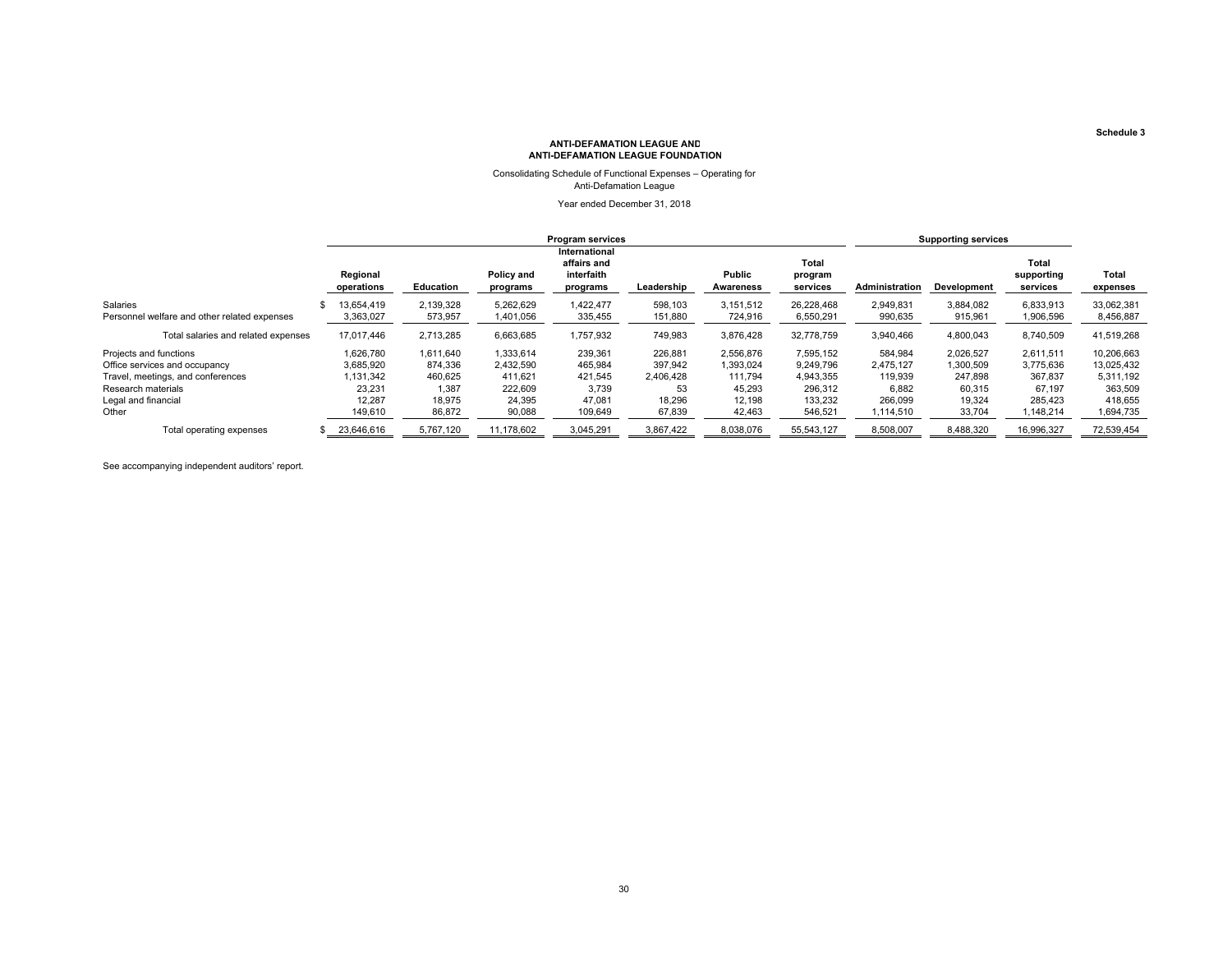## Consolidating Schedule of Functional Expenses – Operating for Anti-Defamation League Foundation

Year ended December 31, 2018

|                                                          | <b>Program services</b> |                   |                        |                                                        |                   |                     |                               | <b>Supporting services</b> |                      |                                 |                      |
|----------------------------------------------------------|-------------------------|-------------------|------------------------|--------------------------------------------------------|-------------------|---------------------|-------------------------------|----------------------------|----------------------|---------------------------------|----------------------|
|                                                          | Regional<br>operations  | <b>Education</b>  | Policy and<br>programs | International<br>affairs and<br>interfaith<br>programs | Leadership        | Public<br>Awareness | Total<br>program<br>services  | Administration             | Development          | Total<br>supporting<br>services | Total<br>expenses    |
| Salaries<br>Personnel welfare and other related expenses | 251.923<br>74,177       | 189,272<br>55,730 | 90,342<br>26,601       | 51,694<br>15,221                                       | 136,223<br>40,109 |                     | 719.454<br>211.838            | 1.001.710<br>294,947       | 1,661,802<br>489,307 | 2,663,512<br>784.254            | 3,382,966<br>996,092 |
| Total salaries and related expenses                      | 326,100                 | 245,002           | 116,943                | 66,915                                                 | 176,332           | —                   | 931,292                       | 1,296,657                  | 2,151,109            | 3,447,766                       | 4,379,058            |
| Projects and functions<br>Office services and occupancy  | 15,778<br>113,940       | 93,332<br>42,728  | 976<br>28,485          | 1,412                                                  | 1.492<br>-        | 3,471               | 116.461<br>185,153            | 721,740                    | 318,417              | -<br>1,040,157                  | 116,461<br>1,225,310 |
| Travel, meetings, and conferences<br>Research materials  |                         | —<br>–            | –                      | $\overline{\phantom{0}}$<br>—                          | –<br>_            | –<br>–              |                               | 118.703                    | 8,731<br>75,354      | 127.434<br>75,354               | 127,434<br>75,354    |
| Legal and financial<br>Other                             | –                       | –<br>–            |                        | —                                                      | –                 | –                   | $\overline{\phantom{0}}$<br>— | 200,473<br>227,858         | 1,100<br>153,826     | 201,573<br>381,684              | 201,573<br>381,684   |
| Total operating expenses                                 | 455,818                 | 381,062           | 146,404                | 68,327                                                 | 177.824           | 3,471               | 1,232,906                     | 2,565,431                  | 2,708,537            | 5,273,968                       | 6,506,874            |

See accompanying independent auditors' report.

**Schedule 4**